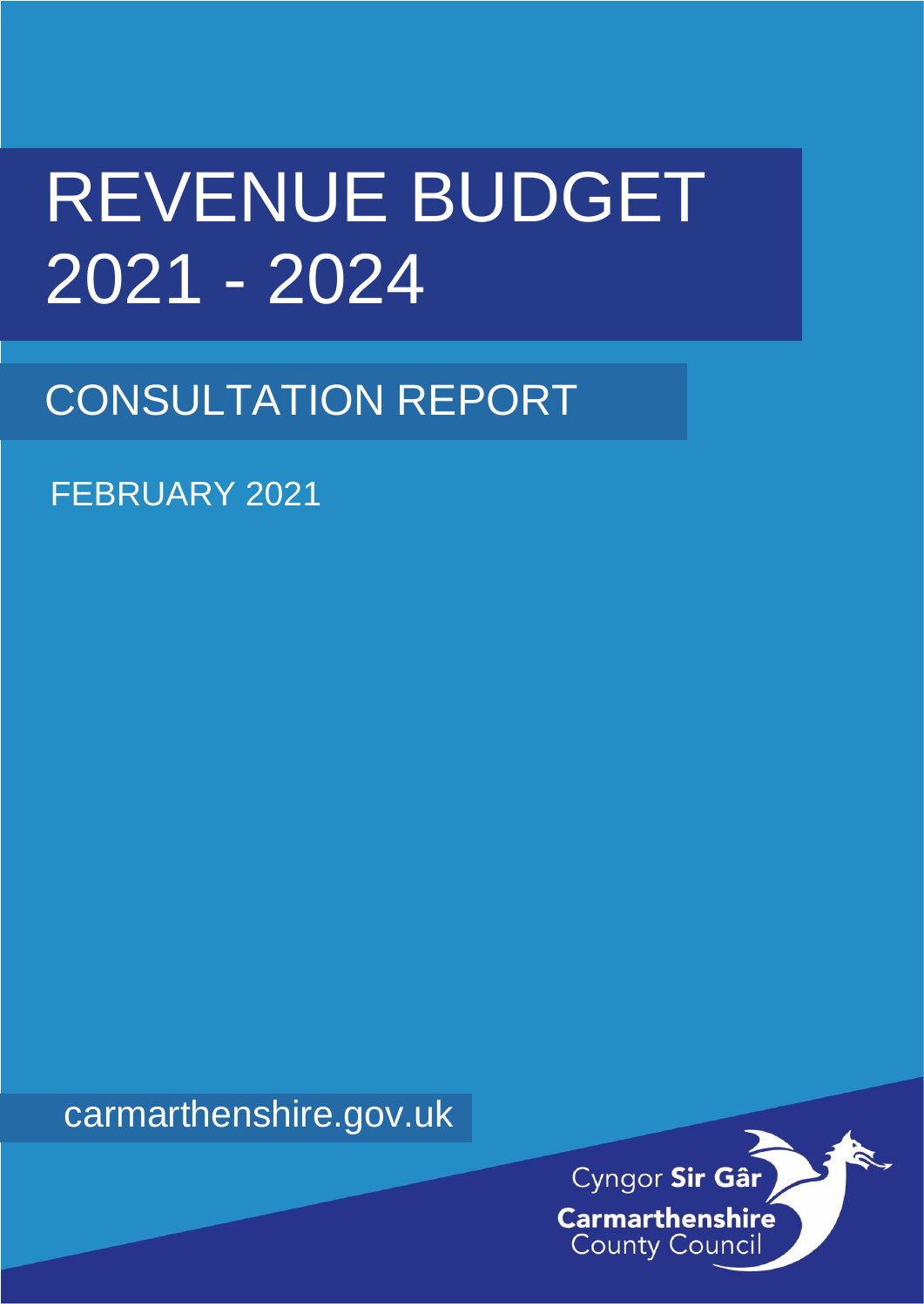### **Contents**

| 1) OUTLINE OF APPROACH AND CONSULTATION METHODS 3 |  |
|---------------------------------------------------|--|
|                                                   |  |
|                                                   |  |
|                                                   |  |
|                                                   |  |
|                                                   |  |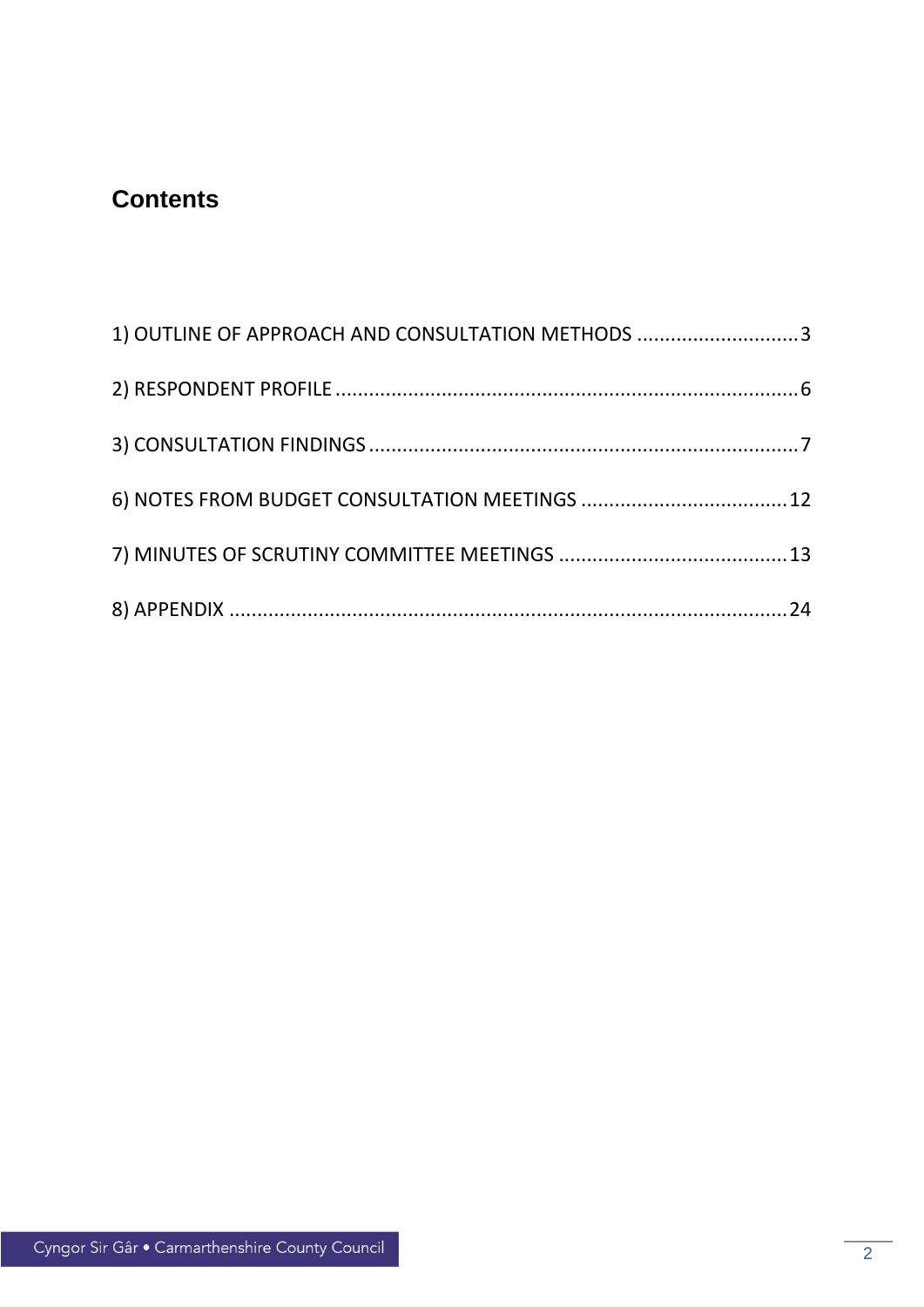#### **CARMARTHENSHIRE COUNTY COUNCIL - BUDGET 2021-24 CONSULTATION**

#### **INTRODUCTION**

A mixed-methods approach to ascertaining views on the 2021-24 budget took place during the period from 18<sup>th</sup> January 2021 to 3<sup>rd</sup> February 2021.

In making savings, the Council is concerned to minimise the impact upon service delivery. In meeting the challenge of saving a total of £12.9 million, many savings are being made through internal efficiencies and ensuring that the three-year savings which were agreed on in the 2020 budget are delivered. No new saving proposals were put forward this year and therefore local residents, businesses, community and voluntary organisations were asked to have their say on the draft budget so that councillors can consider your feedback before making a final decision in March

We have a legal responsibility to set a balanced budget every year, ensuring that income from sources such as Council Tax, revenue from paid-for services and grants is enough to cover our expenditure. With Covid-19 having had a significant impact on services, this year councillors face the added pressure of funding extra costs incurred and ensuring future contingencies can be met. Pressures are being particularly felt across social care services because of the pandemic, and across the environment department associated with school transport, flood and coastal defences, and enhanced resources to tackle cleansing and fly-tipping in targeted areas.

There are a variety of legal and policy reasons why the Council must undertake full and meaningful consultation, where service changes are under consideration.<sup>1</sup> Ultimately, a flawed approach can be a means whereby decisions can be challenged through the courts, through a process of Judicial Review. A decision against the Council would prevent the saving being delivered, as well as damage the reputation of Council, at a time when it needs to focus on responding to a challenging financial position.

This report:

- 1. Outlines the **consultation approach** and the different consultation methods deployed;
- 2. Describes the **demographic characteristics** of those who took part
- 3. Summarises the **key findings**;
- 4. Collates **minutes of meeting** in which the budget was discussed

#### <span id="page-2-0"></span>**1) OUTLINE OF APPROACH AND CONSULTATION METHODS**

Whilst the settlement provided by Welsh Government was much more favourable than expected, inflation, rising costs, demographic pressures and increased statutory obligations have challenged the Council to make significant cost reductions. No new savings proposals are being put forward for consultation this year, however the council's Executive Board has reiterated its commitment to delivering the three-year savings agreed in the 2020 budget. We invited local residents, businesses, and

**.** 

<sup>1</sup> The 2010 Equality Act and the Council's Strategic Equality Plan require that 'due regard' be given to the views of designated groups in making decisions. In terms of consultation, a body of case law points to the need for public authorities to properly gather and consider the views of the public in reaching decisions.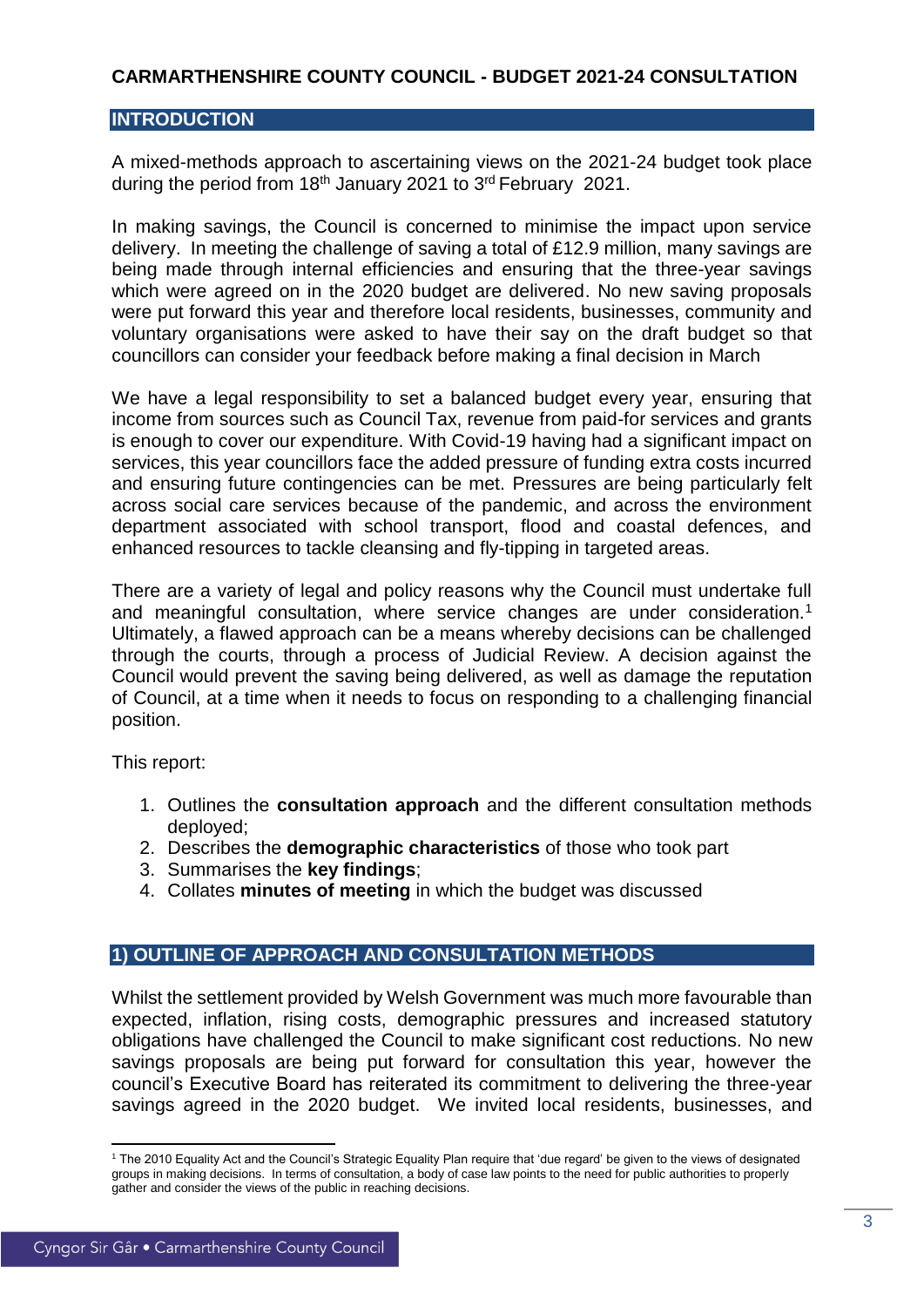community and voluntary organisations - to have a say on our draft budget so that councillors can consider your feedback before making a final decision.

#### **Councillor involvement**

A series of departmental seminars for all county councillors took place over a 5-day period: 18<sup>th</sup> January 2021 and 22<sup>nd</sup> January 2021.<sup>2</sup> All efficiencies across each department were considered in detail and feedback sought. Bullet points of the key discussion points are provided in appendix a.

Alongside councillor engagement, public consultation took place in the following ways:

#### **Survey**

The survey asked respondents on their views on the draft budget. A full draft report was provided alongside saving proposals and pressures in order to inform respondents to ensure that they could express a view on the budget report. Respondents were asked about their overall thoughts of the draft budget, areas to which they disagreed, areas of the report which they supported. Moreover, respondents were asked how much of an increase in Council tax they would be willing to accept.

The survey was administered electronically via the Council's online consultation page on the website. It is important to recognise that last year's consultation produced the highest response over a five-year period which was attributed to a number of changes introduced. Unfortunately, due to restrictions currently in place due to the pandemic, certain aspects of the consultation had to be reconsidered and amended. Whilst it is recognised that we endeavour to maximise engagement with citizens and stakeholders regarding the proposed budget, mechanisms previously utilised would have been difficult to execute under alert level 4 restrictions in Wales.

A total of **75 responses** were received from various sections of the community, including individuals, businesses, town and community councils and groups and organisations. A demographic breakdown is provided in section 2.

#### **Other [Email responses received]**

2 emails were submitted to the Council during the budget consultation period. A summary of the contents of the emails are provided below:

- $\bullet$  Initiative to reduce waste from sanitary waste (i.e., nappies) An email indicated that an initiative for new mums to utilise cloth nappies and wipes as opposed to disposable products would be beneficial to reduce waste in the landfill sights.
- Need to ensure that litter left in the countryside is disposed of properly.

#### **Social Media Responses:**

A summary of social media comments received on Facebook and Twitter can be seen below:

 Many noted that they pay taxes to be provided with services, many expressed that they are paying increased council tax for less services.

<sup>1</sup> <sup>2</sup> As democratically elected representatives, councillor views are of central importance. This is of course in addition to their decision making role, as Council, in deciding the budget.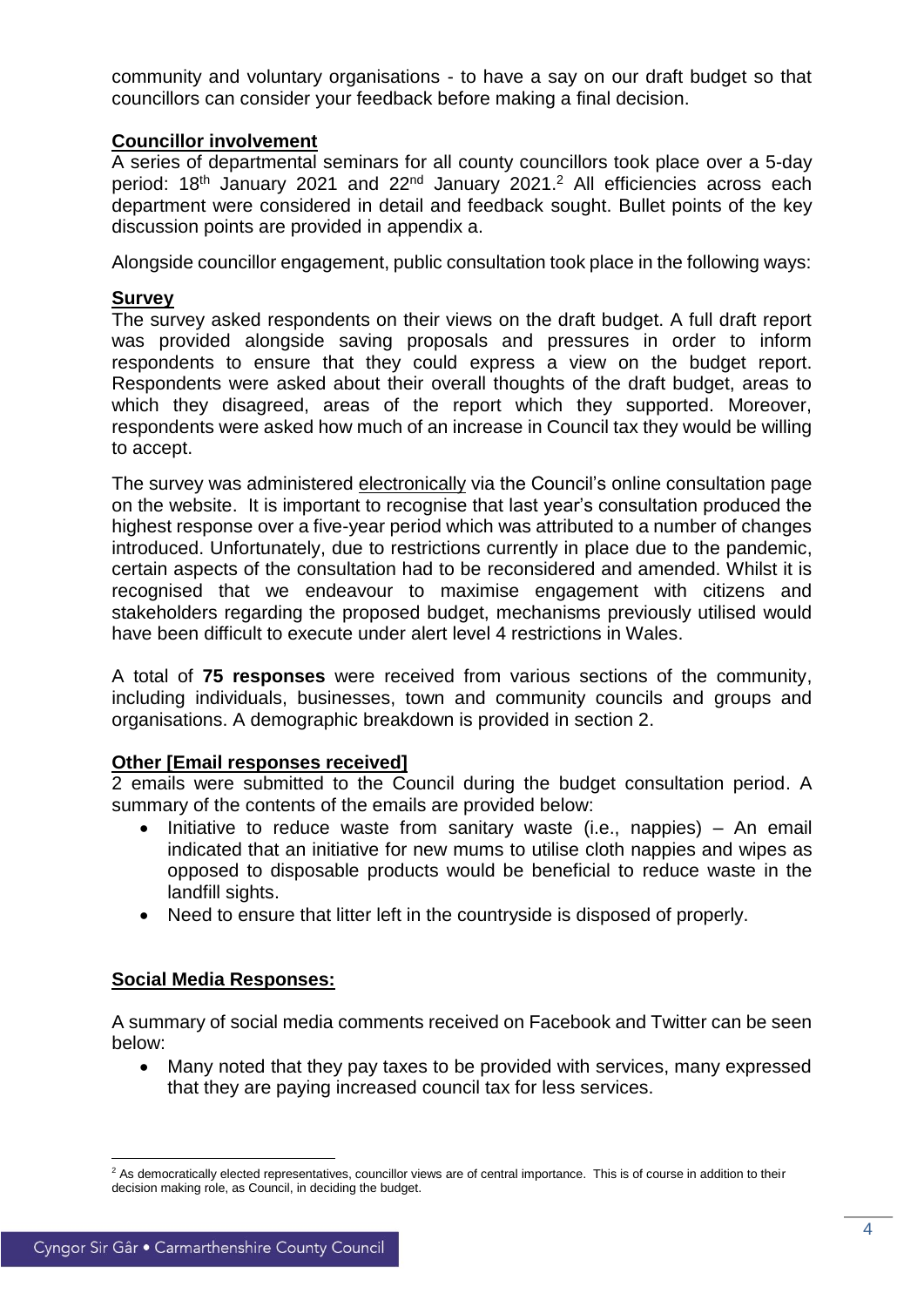- Some indicated that the rate of Council tax increase exceeds the rate of inflation, which is putting some households into financial difficulty, especially during the Covid-19 pandemic.
- Reduce wages for senior officers and councillors instead of increasing council tax and reduce their large pensions.
- Some indicated that some projects which are 'nice to have' and not essential should be delayed or postponed and channelled into priority areas during the Covi-19 outbreak.

#### **Publicity**

Local and regional press and local radio advertisements were used to inform the public how to become involved and obtain further information on the budget consultation. Carmarthenshire County council staff were also encouraged to take part in the Budget consultation via internal newsletter. Information was also highlighted on the council website via a pop-up, and on the newsroom throughout the consultation period which generated 543 and 52 views on the English and Welsh page respectively. Moreover, three brief videos were created to raise awareness of the consultation which included information on how to get involved, information on the differences between revenue and capital budget and information on the Council's wellbeing objectives and how this underpins the budget setting process.

In addition, the consultation was publicised through relevant equality groups, including Equality Carmarthenshire, 50+ Forum and the Carmarthenshire Disability Coalition for Action. The Carmarthenshire Community and Town Council Liaison Forum held a specific meeting to discuss the budget (minutes seen in appendix \*\*) on the 21<sup>st</sup> January 2021 with the consultation information also circulated to all clerks in the Community and Town Council newsletter. All Town and Community Councils were asked to take part using the online consultation. The public consultation phase ran from 18<sup>th</sup> January 2021 to 3<sup>rd</sup> February 2021. In total, 75 responses were received.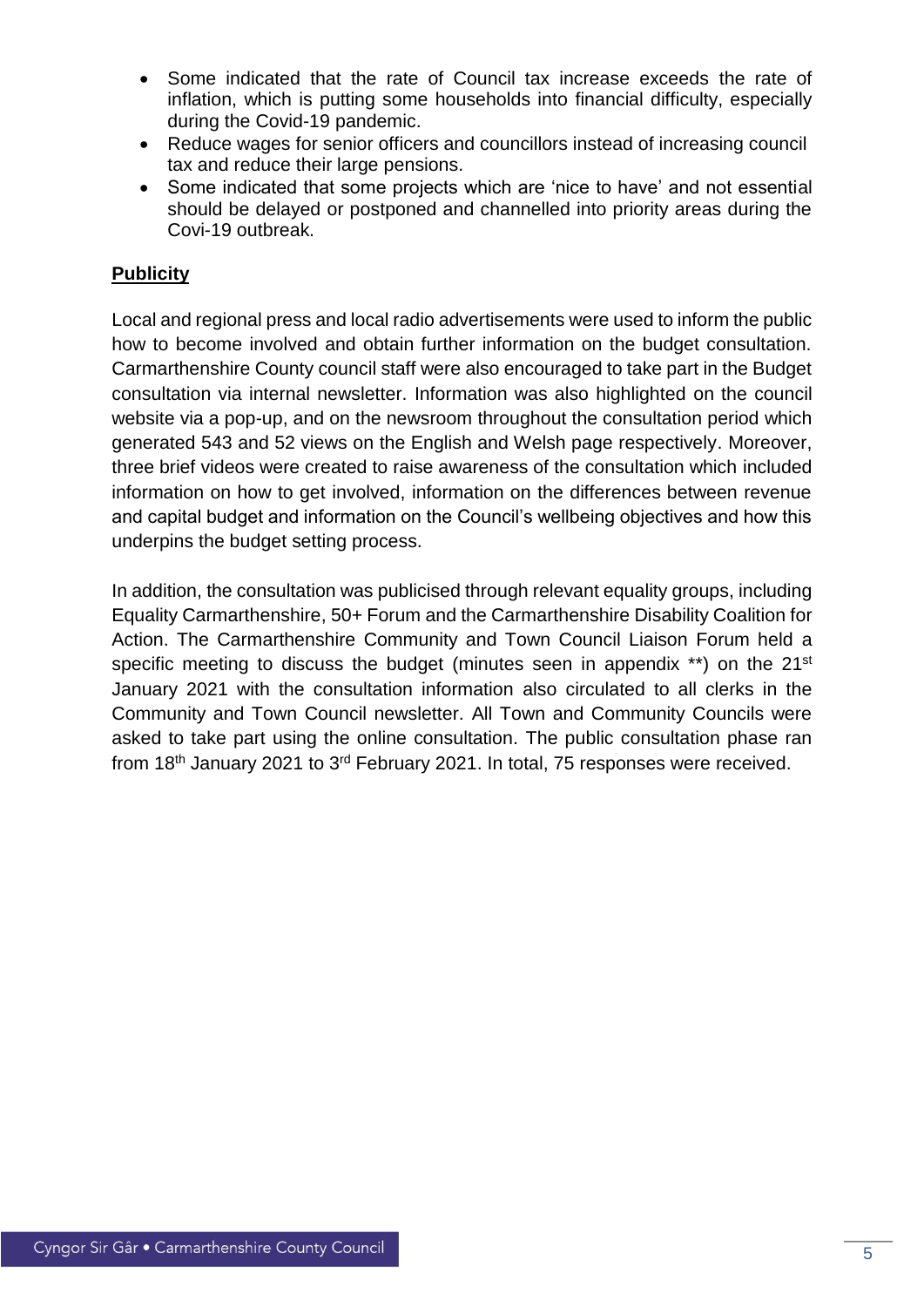#### <span id="page-5-0"></span>**2) RESPONDENT PROFILE**

Of the 68 respondents who gave completed answers to demographic questions: 96% were from individuals and 4% from Town and Community Councils, organisations or businesses.<sup>3</sup>



| Demographic<br>Characteristic  | Overall % | Demographic<br>Characteristic | Overall |
|--------------------------------|-----------|-------------------------------|---------|
| Transgender                    | 0.0%      | <b>Ethnicity</b>              |         |
| <b>PNTS</b>                    | 7.4%      | White                         | 92.5%   |
| <b>Relationship status</b>     |           | <b>BME</b>                    | 0.0%    |
| <b>Single</b>                  | 11.9%     | <b>Other</b>                  | 0.0%    |
| <b>Married</b>                 | 70.1%     | <b>PNTS</b>                   | 7.5%    |
| <b>Separated</b>               | 3.0%      | <b>Disability</b>             |         |
| <b>Divorced</b>                | 0.0%      | Yes                           | 7.5%    |
| Widowed                        | 0.0%      | <b>No</b>                     | 82.1%   |
| Civil partnership              | 0.0%      | <b>PNTS</b>                   | 10.4%   |
| Co-habiting                    | 6.0%      | <b>Preferred language</b>     |         |
| <b>Other</b>                   | 0.0%      | Welsh                         | 24.2%   |
| <b>PNTS</b>                    | 9.0%      | <b>English</b>                | 75.8%   |
| <b>Sexual orientation</b>      |           | <b>Other</b>                  | $0\%$   |
| <b>Straight</b>                | 78.8%     | <b>Income</b>                 |         |
| <b>LGB</b>                     | 3.0%      | $<$ £10,000                   | 0.0%    |
| <b>PNTS</b>                    | 11%       | $£10,000 - £19,999$           | 10.4%   |
| <b>Religion</b>                |           | $£20,000 - £29,999$           | 11.9%   |
| <b>Yes</b>                     | 35.4%     | $£30,000 - £39,999$           | 13.4%   |
| <b>PNTS</b>                    | 20.0%     | $£40,000 - £49,999$           | 7.5%    |
| <b>Caring responsibilities</b> |           | $£50,0000 - £59,999$          | 20.9%   |
| Yes                            | 26.9%     | > £60,000                     | 11.9%   |
| <b>PNTS</b>                    | 11.9%     | <b>PNTS</b>                   | 23.9%   |



| Demographic<br>Characteristic | Overall % |
|-------------------------------|-----------|
| <b>Ethnicity</b>              |           |
| White                         | 92.5%     |
| <b>BME</b>                    | 0.0%      |
| <b>Other</b>                  | 0.0%      |
| <b>PNTS</b>                   | 7.5%      |
| <b>Disability</b>             |           |
| Yes                           | 7.5%      |
| <b>No</b>                     | 82.1%     |
| <b>PNTS</b>                   | 10.4%     |
| <b>Preferred language</b>     |           |
| Welsh                         | 24.2%     |
| <b>English</b>                | 75.8%     |
| <b>Other</b>                  | 0%        |
| <b>Income</b>                 |           |
| $<$ £10,000                   | 0.0%      |
| $£10,000 - £19,999$           | 10.4%     |
| £20,000 - £29,999             | 11.9%     |
| £30,000 - £39,999             | 13.4%     |
| $£40,000 - £49,999$           | 7.5%      |
| $£50,0000 - £59,999$          | 20.9%     |
| > £60,000                     | 11.9%     |
| <b>PNTS</b>                   | 23.9%     |

**.** 

<sup>3</sup> Llangadog Community Centre, Cyngor Cymuned Cynwyl Elfed, Carmarthenshire Local Access Forum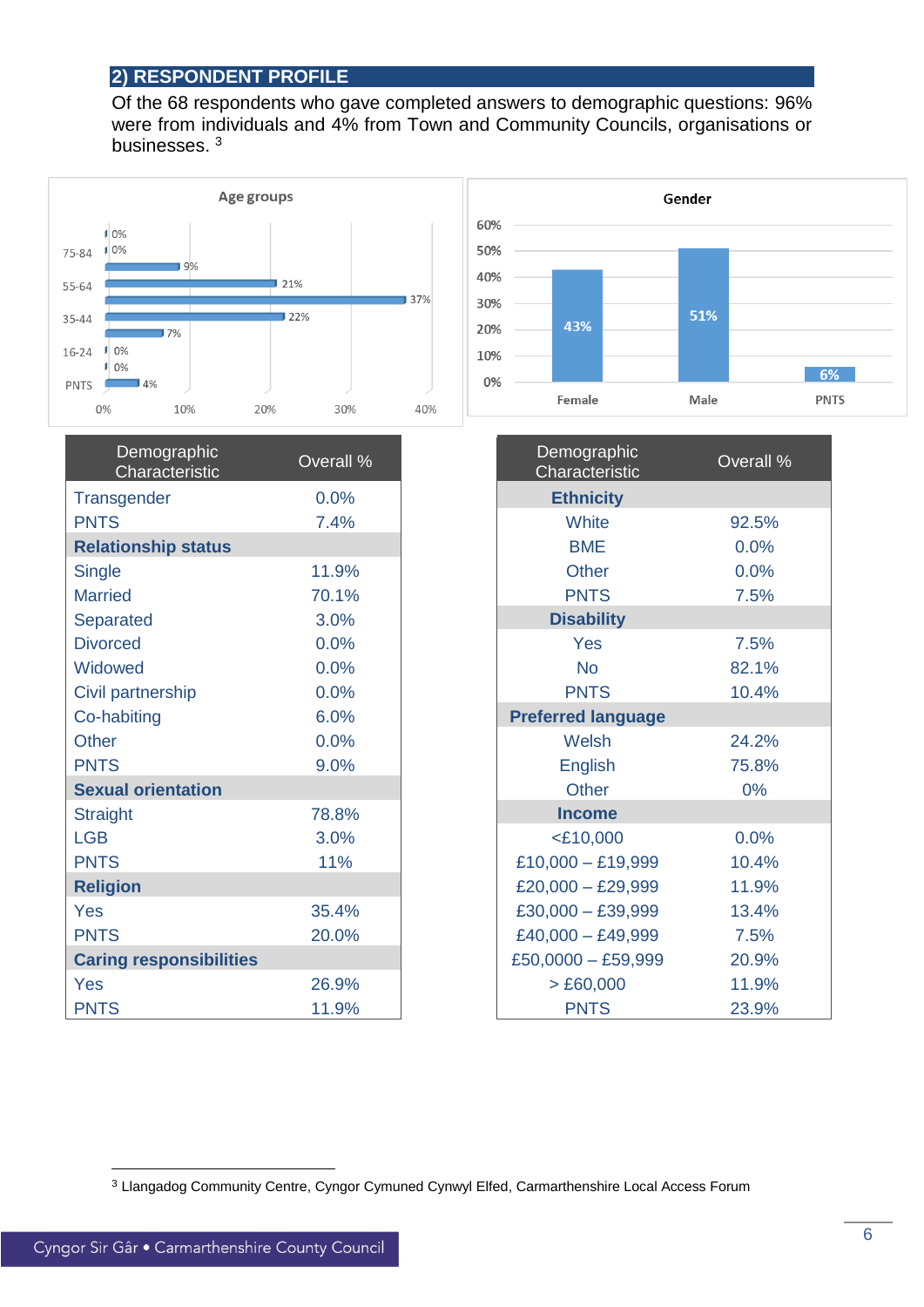A total of 60 respondents included their post codes. These are presented in the table below.

| Area             | SA4 | <b>SA14</b> | <b>SA15</b> | <b>SA16</b> | <b>SA17</b> | <b>SA18</b> | <b>SA19</b> | <b>SA20</b> | <b>SA31</b> | <b>SA32</b> | <b>SA33</b> | <b>SA34</b> | <b>SA39</b> | <b>SA40</b> | <b>SA44</b> |
|------------------|-----|-------------|-------------|-------------|-------------|-------------|-------------|-------------|-------------|-------------|-------------|-------------|-------------|-------------|-------------|
| Number of        |     |             |             |             |             |             |             |             |             |             |             |             |             |             |             |
| <b>Responses</b> |     |             | 13          |             |             |             |             |             |             |             |             |             |             |             |             |
| %                |     |             |             |             |             |             |             |             |             |             |             |             |             |             |             |
| <b>Responses</b> | 0%  | 11.6%       | 21.6%       | 5.0%        | 1.6%        | 15.0%       | 10.0%       | −6%.        | 13.3%       | 6.6%        | 10.0%       | 0%          | <b>1.6%</b> | 0%          | 1.6%        |

#### <span id="page-6-0"></span>**3) CONSULTATION FINDINGS**

Each question of the consultation is examined in turn and is presented below. Respondents were asked to provide their overall opinions of the draft budget report, their feedback on what they disagree with and their opinion of what they supported in the draft budget. An inductive thematic analysis was adopted to analyse the free-text responses. This method involves a six-step process of familiarisation, coding, generating themes, reviewing themes, defining and naming themes followed by the writing up stage. Thematic analysis is an effective approach when ascertaining people's views, knowledge, opinions, and experiences. Moreover, an inductive approach has been adopted to determining themes which have emerged from the data.



#### **Q1. What are your thoughts on the proposed budget for 2021-2024?**

A total of 32 respondents took the opportunity to provide their overall thoughts on the draft budget. These comments have been categorised into 4 key themes which can be seen below, and examples of comments can be seen for each theme.

1) Saving proposals and draft budget sensible – A common theme which emerged from the data relates to respondents appreciation that the efficiency savings proposed seem reasonable and sensible considering the difficult time local authorities are currently facing due to the Covid-19 pandemic.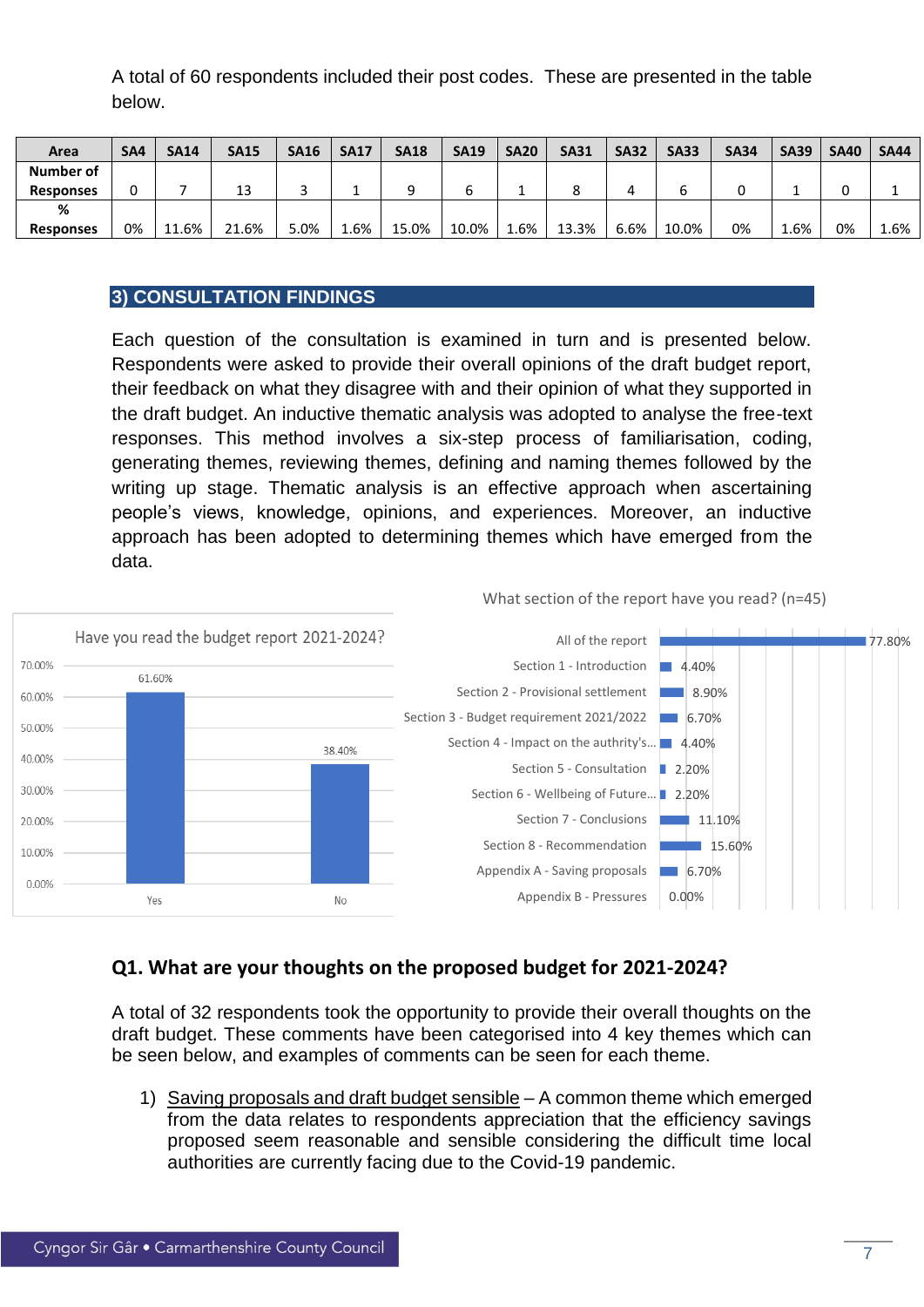- *In general the proposed budgets / savings make sense.*
- *Overall the budget seems to be fair, considering the lack of government funding, which can be delivered.*
- *Reasonable assessment of what might be needed, with awareness of the sheer uncertainty of Covid-19 still prevalent.*
- 2) Negative overall view of the budget Whilst some respondents perceived the draft budget to be sensible, another common theme which emerged was a negative overall view. The negative views centre around the lack of detail provided and the complexity of the information given. Moreover, some indicated that they disagree with the budget but did not provide further detail on what they disagreed with.
	- *A complete joke*
	- *Could be room for improvement*
	- *Way too complicated to understand! Maybe that's what you want!*
- 3) Minimise Council tax increase in light of pandemic A common theme which has derived from the data was that respondents indicated that Council Tax should be kept to a minimum as many households are currently under pressure due to the economic impact of the pandemic.
	- *Council tax increase must be kept to a minimum*
	- *hard times ahead and the increase in council tax is a little higher than expected*
	- *Fair however impacts of COVID on ability of residents to pay council tax without hardship is not taken into account. If rises push households further into hardship it will cost the council more in the long run*
- 4) Some specific views on services Some respondents took the opportunity to raise concerns over specific aspects of the budget. Specifically, some residents indicated that some services need to be protected. A list of comments is presented below:
	- *i. In general the proposed budgets / savings make sense. It would be good to see an increase in spending on Public Rights of Way as these are very important at the moment. I also have some concerns regarding the reductions in highway spending mainly relating to reducing preventative maintenance and only undertaking reactive maintenance.*
	- *ii. The forecast fall in reserves is worrying but in the absence of new income streams the balancing act seems efficiently done, with the exception of the approximately £200k reduction in domiciliary care costs over 3 years, and the £600k fall in surface dressing on roads -- the hoped-for capital sum may not be available, and intense rains do significant damage to road surfaces. The forecast fall in flood defence maintenance is small, but in this time of climate change with heavy sudden rainfall, it seems we should be spending more on flood defence, not less.*
	- *iii. Most of it I agree with but the proposed pay increase that schools have is ridiculous considering that most of the school staff have been the backbone with the NHS during the pandemic.*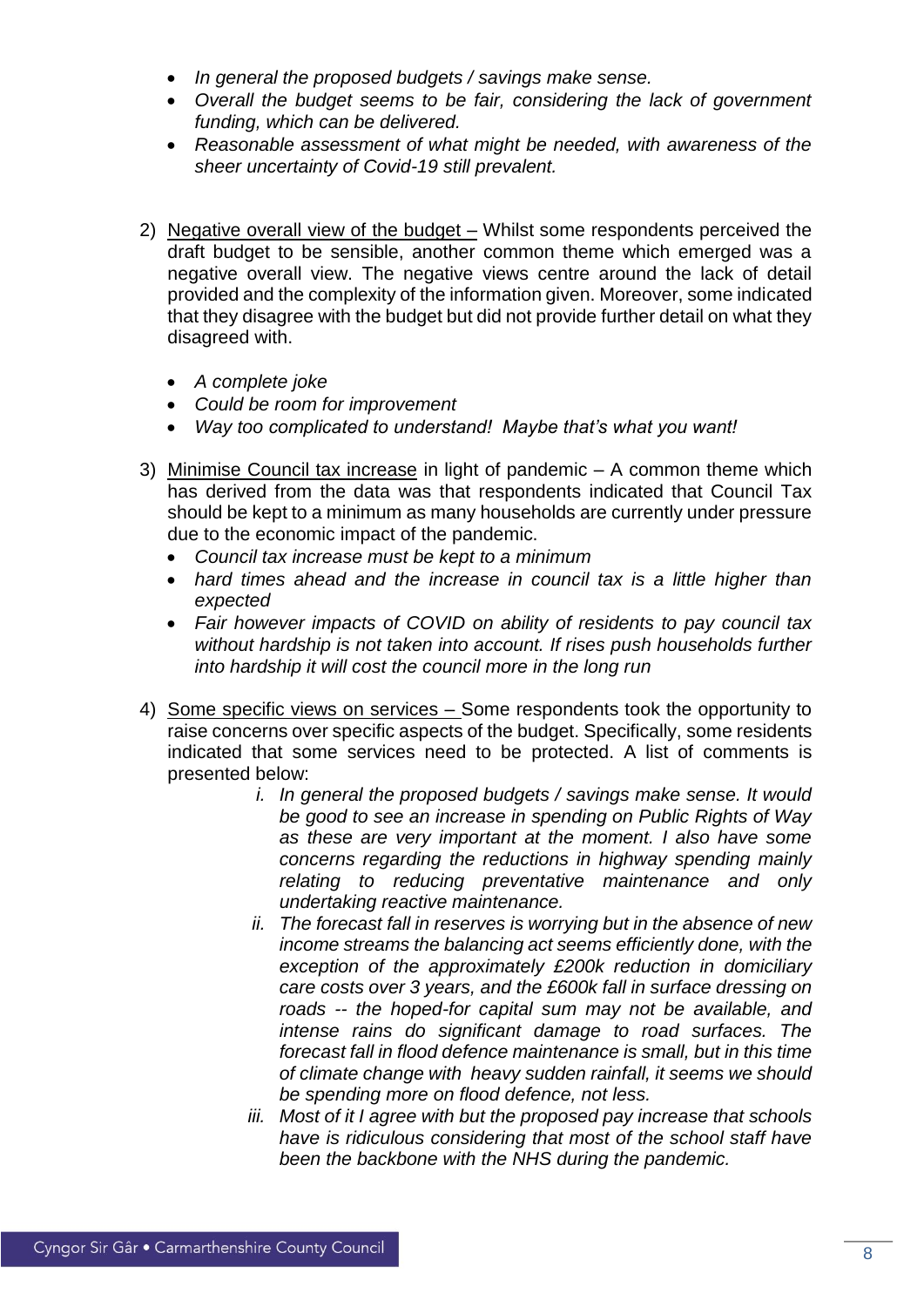

A total 51 responses were received for the question displayed above. As pictured in the pie chart 41.2% (n=21) did not disagree with the draft budget. Whilst the data indicates that 58.8% (n=30) disagreed with an aspect of the draft budget report. Respondents who disagreed were given an opportunity to provide a brief description of which aspect they disagree with and provide an explanation why.

#### **Q3. Please provide a brief description below of what you disagree with and why.**

A total of 26 respondents took the opportunity to express disagreement with the draft budget. These comments have been categorised into 4 key themes which are presented below.

- 1) Increasing Council tax when services have been reduced The majority of the comments related to Council tax increases. Many expressed that there should be no increase in Council tax due to household financial pressures as a consequence of the pandemic. Moreover, some indicated that many council services have been on hold due to restrictions and therefore a minimal increase or no increase in council tax should be considered.
	- *So yet again we are paying more and getting less of a service from the county council*
	- *The council has closed most of the public buildings so how do you need more money if we cant use these facilities then how about a rebate.*
	- *Services are being compromised and cut yet our council tax goes up*
- 2) Education and children services funding Some respondents indicated that more funding is needed for education and children services. Specifically, respondents indicated that investment should be made in ALN provision, primary and secondary schools.
	- *Cutting child services for the children that fall through the cracks. Not enough staff to pick up on children that need extra tuition, e.g. dyslexia etc. Totally being missed in school.*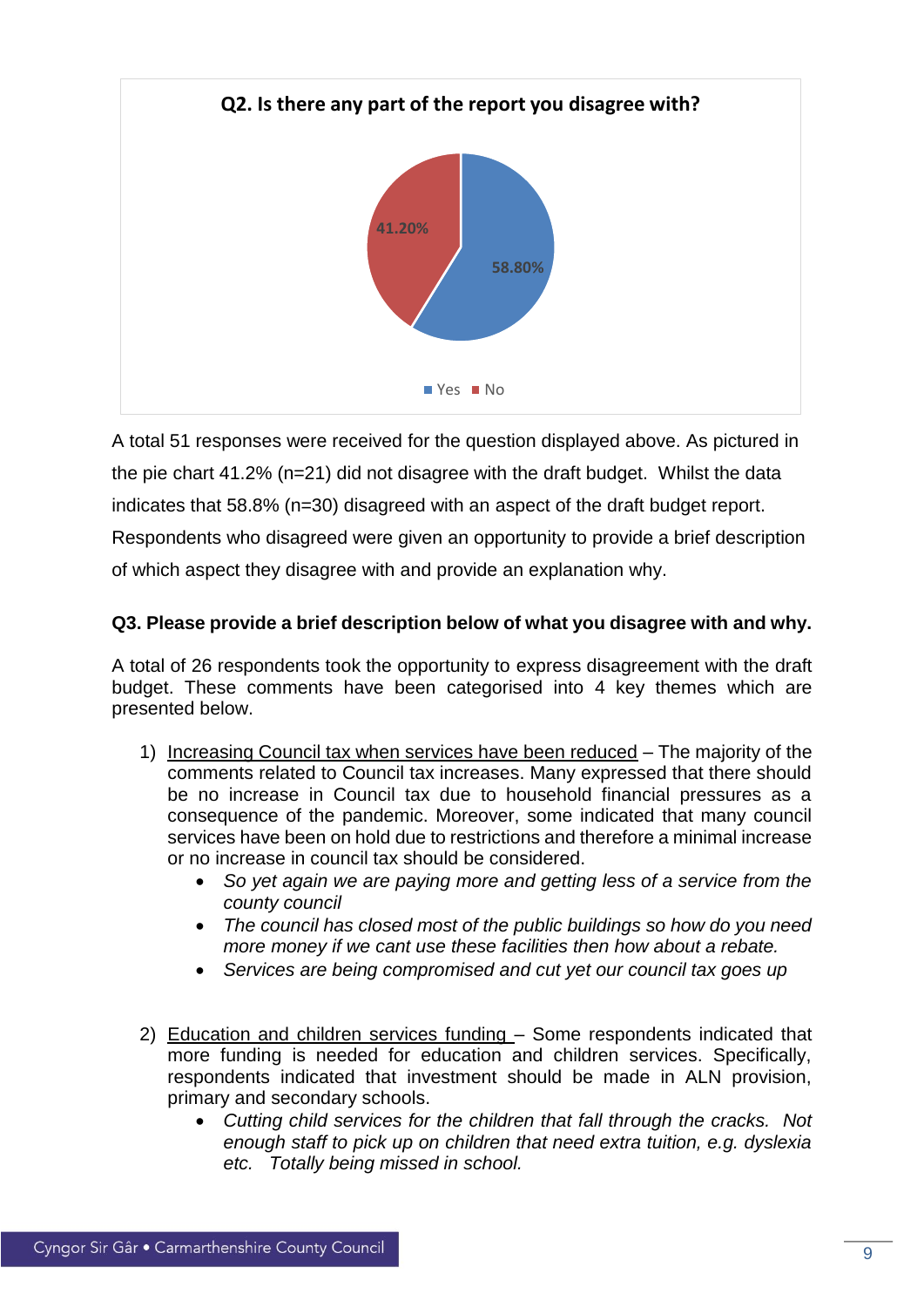- *Yet again not enough funding for schools and ALN*
- 3) Domiciliary care and social care funding Another key theme to emerge from the data concerned domiciliary and social care funding. Specifically, respondents indicated that they do not want to see other services prioritised over essential care of vulnerable residents of the County.
- 4) Mechanical sweeping and road maintenance The final theme to emerge from the data concerned the unwillingness to see a reduction in mechanical road sweeping budget, maintenance on highways and gritting. Some respondents suggested that a reduction in this budget would have a negative impact on the environment and increase the risk of drain blockages leading to localised flooding and damage to highway surfaces.



In total, 48 respondents gave a response to the question above. As pictures in the pie chart, over half (52.1%; n= 25) of the respondents did not support any aspects of the draft budget. In contrast, 47.90% (n=23) supported some aspect of the proposed budget. Respondents who agreed were given an opportunity to provide a brief description of which aspect of the budget they support and provide an explanation why.

#### **Q6. Please provide a brief description below of the section(s) of the report you support and tell us why.**

16 respondents took the opportunity to express their support for the proposed budget which have been categorised into 2 key themes which are presented below.

- 1) Acknowledgement and funding for well-being support for younger and older residents – The majority of respondents support the investment and support of residents' well-being.
	- *All of the report, particularly the sections on safeguarding and improving the lives and prospects of the young, poor and elderly.*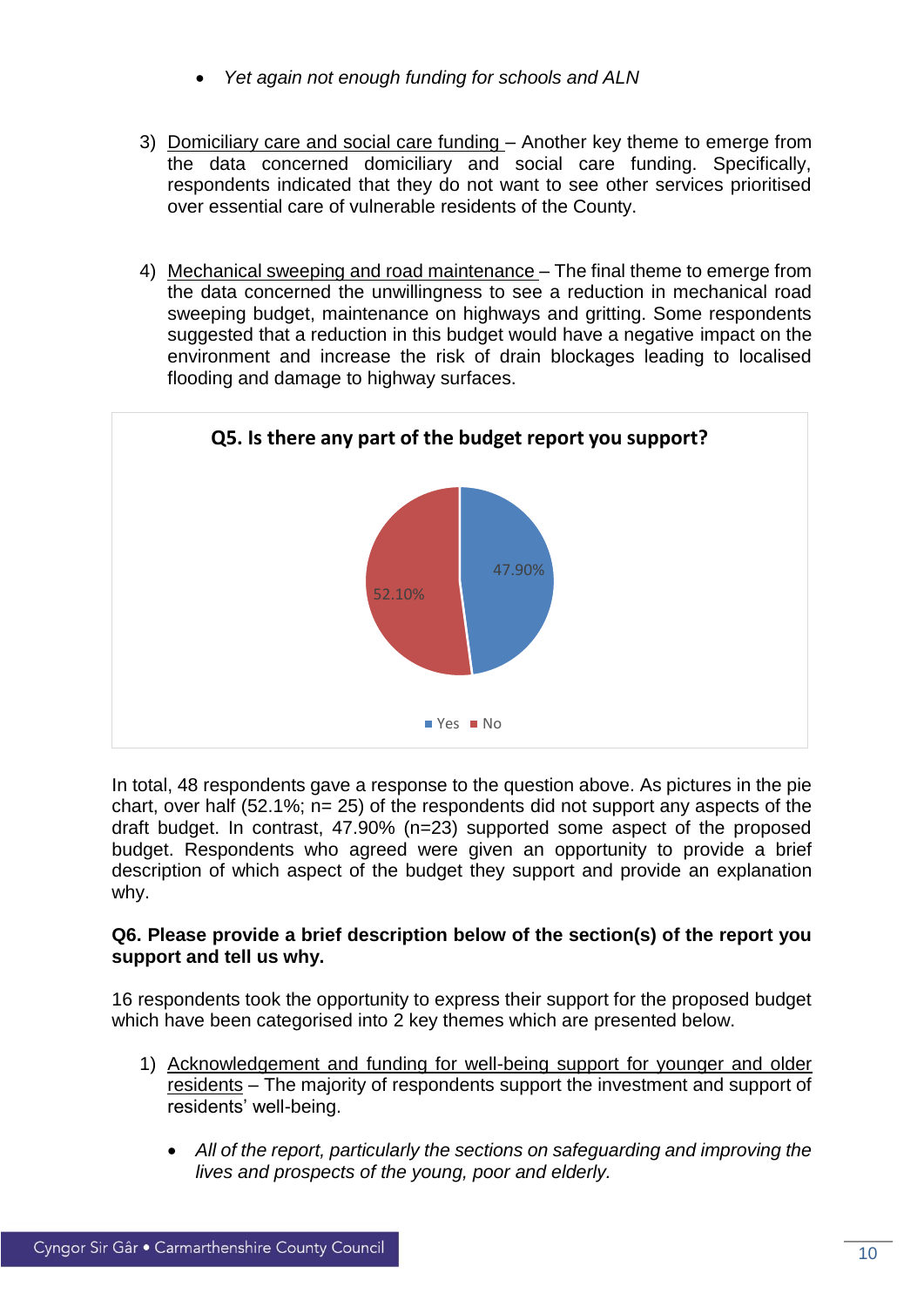- *Support for mental health and ageing well*
- 2) Fairness of draft budget considering the ambiguity caused by Brexit and the pandemic – Whilst not directly supporting the proposed budget report, many expressed that the Council tax increases are 'fair' or 'makes sense' when taking into account the uncertainty caused by Brexit and Covid-19. Many realise that difficult decisions will have to be made in light of the current climate.
	- *Not agree exactly but accept that difficult decisions have to be made. Given the continuing problems caused by the pandemic, many households will struggle to afford any increase in council tax. 4.48% is high, but difficult to see how it could be less.*
	- *Council tax increases are fair. Education and well-being support is catered for.*



### **Q7. Please indicate how much of an increase in Council tax you would be**

Respondents were informed that Council Tax raises around £86 million a year which represents around a quarter of Carmarthenshire County Council's total budget. Respondents were also notified that the current budget projections were based on a proposed council tax increase between 4% and 5%. Participants were asked to indicate how much of an increase in Council tax they would be willing to accept between 4% and 5%. As pictured in the bar chart above, over half (58.60%; n=34) of respondents opted for the lowest increase of 4.0% to their Council tax. This supports comments made regarding the impact that the pandemic has had on some households and the economic impact this has had. Interestingly, the second highest percentage increase accepted by respondents was 5% which equated to 19% (n=11) of all responses. Through closer inspection, it can be seen that overall respondents would accept a Council tax increase of 4.29% based on the weighted average.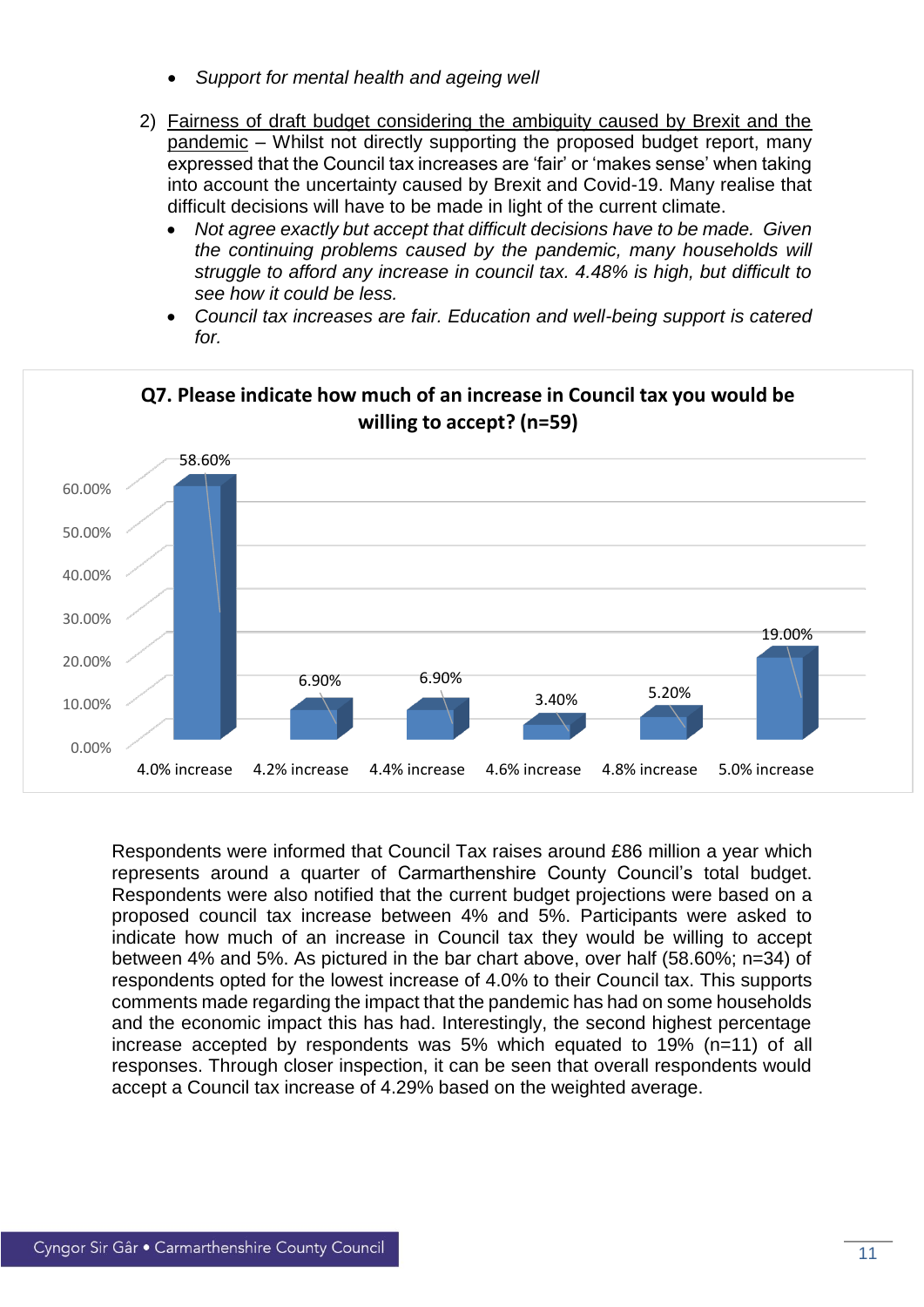#### <span id="page-11-0"></span>**6) NOTES FROM BUDGET CONSULTATION MEETINGS**

#### **Schools Strategy Budget Forum – 27th January 2021**

RH addressed the Forum and shared a power point presentation with colleagues "Forward Financial Plan – 2021".

The power point is an extract of which was shared with Members at the recently held Departmental budget seminars

#### **Background**

Since 2008, resources available to public services under pressure.

• Over the last decade CCC has met a funding shortfall of £120m (£90m savings / £30m C Tax)

Although the settlement is better than expected, the scale of financial risk is unprecedented.

#### **COVID19 Response**

• Our current forecast for 2020/21 is of additional expenditure of c.£20m and income loss of c.£10m

- New WG monthly claim, with overwhelming majority of hardship claims funded
- Deferred Income and Council Tax Collection
- Uncertainty next year

#### **Provisional Settlement**

The provisional settlement is better than anticipated, however there is still a budget gap against known pressures.

- All Wales average increase 3.8% (Ceredigion 2% Newport 5.6%)
- No funding floor

• CCC: published 3.8% increase on the 2020-21 settlement, with part year transfers

• Again this year, 1 year settlement figures only for Local Authorities with no indicative figure for the following year.

#### **Specific Grants**

- Majority being maintained at a 'cash standstill' position
- £7m Additional Learning Needs grant maintained (throughout Wales)
- Awaiting extra info over coming weeks final settlement

#### **Current Evaluation Assumptions**

- General Inflation: 2.0% per annum
- Pay Awards: 2.75% per annum
- NLW (National Living Wage) 2.2% (lower than OBR estimate)
- No LGPS Employers increase
- Unavoidable Pressures

| £4.689m |
|---------|
| £5.5m   |
| £5.5m   |
|         |

- Fuel & Energy: 5% per annum
- Fire Levy: +2.4% in 2021/22

#### **NJC and Teachers Pay**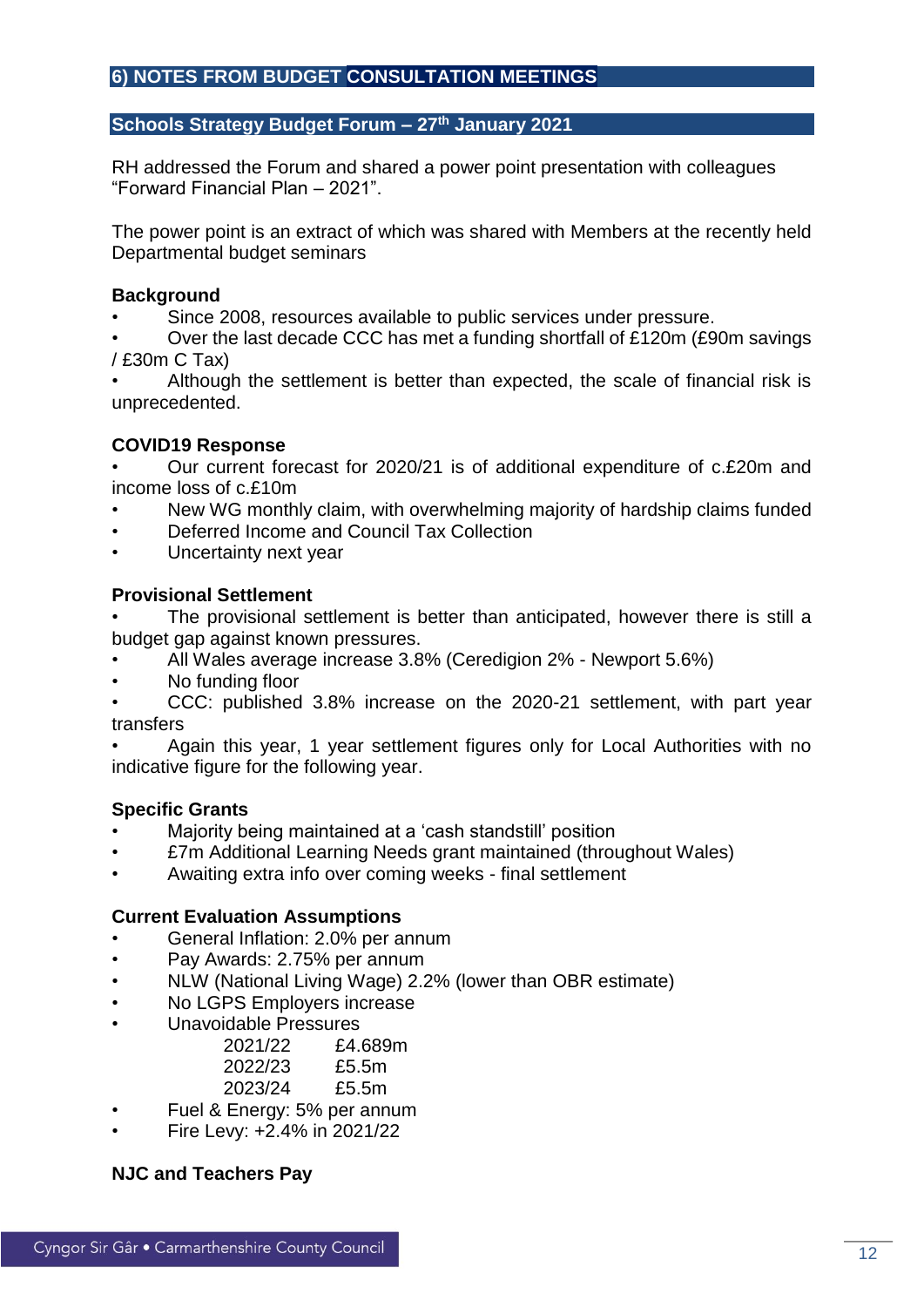- Chancellors Autumn Statement:
- Pay freeze for all except NHS "at least £250 for < £24k" Vs
- Unions response "a kick in the teeth for key workers" =
- Uncertainty maintain current assumption 2.75%
- Ministers Letter Re: Pay Budget

#### **COVID Impact – Savings Deferred (a table was shared with colleagues)**

- COVID-19 Impact on:
- Business as Usual
- **Transformation**
- £3.543m savings impacted deferred to 2022/23 and 2023/24

#### **Current Validation Assumptions**

- 2020/21 savings £0.8m deferred
- 5year Capital Programme Assumptions £0.4m revenue implications (same as last year)
- School budgets validated for known pressures (no 2021/22 savings target)
- Council Tax modelled  $\omega$  4.89% annual increase  $-4.48\%$

#### **Departmental Proposals**

Tables outlining these proposals were shared with colleagues

AT guided colleagues through the contents and gave an explanation of our efficiency savings.

#### **Budget Setting**

- **Feedback of Consultation findings**
- Recommendation as to 2021-22 budget
- Recommendation on Council Tax level 2021-22
- Executive Board 22nd February 2020
- County Council 3rd March 2020

#### **Action:**

- RH to share his presentation with colleagues
- SN will communicate with schools regarding Formula Funding

AT thanked RH for his valued contribution.

#### **Corporate Employee Relations Forum (CERF) Meeting 26th JANUARY 2021**

<span id="page-12-0"></span>As AGREED in CERF's last meeting, RY welcomed RH's return to update the forum regarding the Budget and to have an opportunity to respond to questions from the TUs.

RH confirmed that all the Member Seminars had been carried out and Scrutiny Committees would be commenced accordingly. RH shared his screen and updated the Forum with a power point presentation on the Forward Financial Plan 2021 in terms of key features of the draft Budget for 2021, in line with the WG settlement.

RH provided a comprehensive explanation on the following topics:-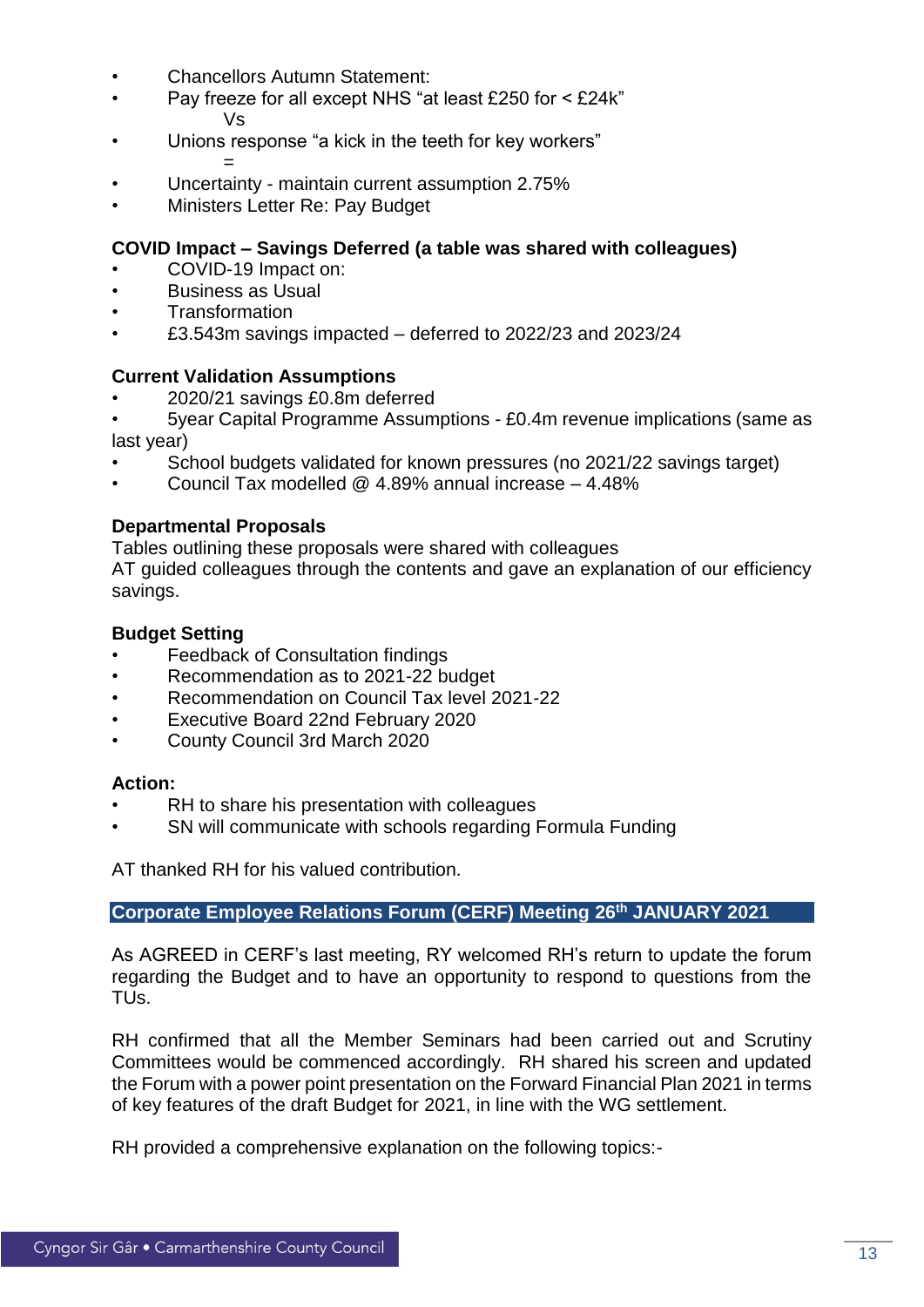- Background information
- COVID-19 Response
- Settlement Compared to Pressures
- Provisional Settlement
- Current Validation Assumptions
	- i. RH encouraged TUs to peruse the Appendix in terms of supporting their members ie. core funding for staffing budget, NEP and funding for new posts. (refer to the link which RY had previously circulated to the TUs)
- Unavoidable Pressures
- NJC & Teachers Pay
- COVID-19 Impact Savings Deferred
- Current Validation Assumptions
	- i. Schools Budget Proposals in rationalising the number of schools<br>ii. Reduction in Council Tax 4.89% to 4.48% Decision actioned at
	- Reduction in Council Tax 4.89% to  $4.48\%$  Decision actioned at the Executive Board meeting dated 18/01/21
- Departmental Proposals
- Medium Term Financial Plan
- Budget Setting

RH highlighted that the Local Authority would be legally obliged to publish the papers before the Authority would know what the final settlement is to be .

Timetable for the process being :-

- 2<sup>nd</sup> March Final settlement to be received from WG
- 3<sup>rd</sup> March County Council to agree the final Budget
- 10<sup>th</sup> March Council Tax setting based on the agreed Budget (last day to legally set the Council Tax) and the Local Authority's intention and breakdown of the process being:
	- i. Public Consultation
	- ii. To receive feedback
	- iii. Submit Report and to publish the final budget proposals
	- iv. Provide a verbal update during Council on 03/03/21, if required.

RH and the TUs had a question and answer session as follows:-

#### **ME** – *Details aren't being provided nor explained on how cuts were being made and supported a no cuts budget?*

RH clarified, in terms of making "cuts" the Director of Corporate Services and himself had a legal duty to not allow Councillors to set an unbalanced budget as this would be unlawful.

#### **PH** – *In terms of the total revenue budget, how much of a % does go into staffing costs?*

RH responded with a ballpark figure of around 2/3rds.

#### **PH** – *With reference to the 2.5 million savings for this year, is the 2/3rds going to be staffing costs or alternatively would it be varied?*

RH apologised that he did not have the specific details to provide an answer.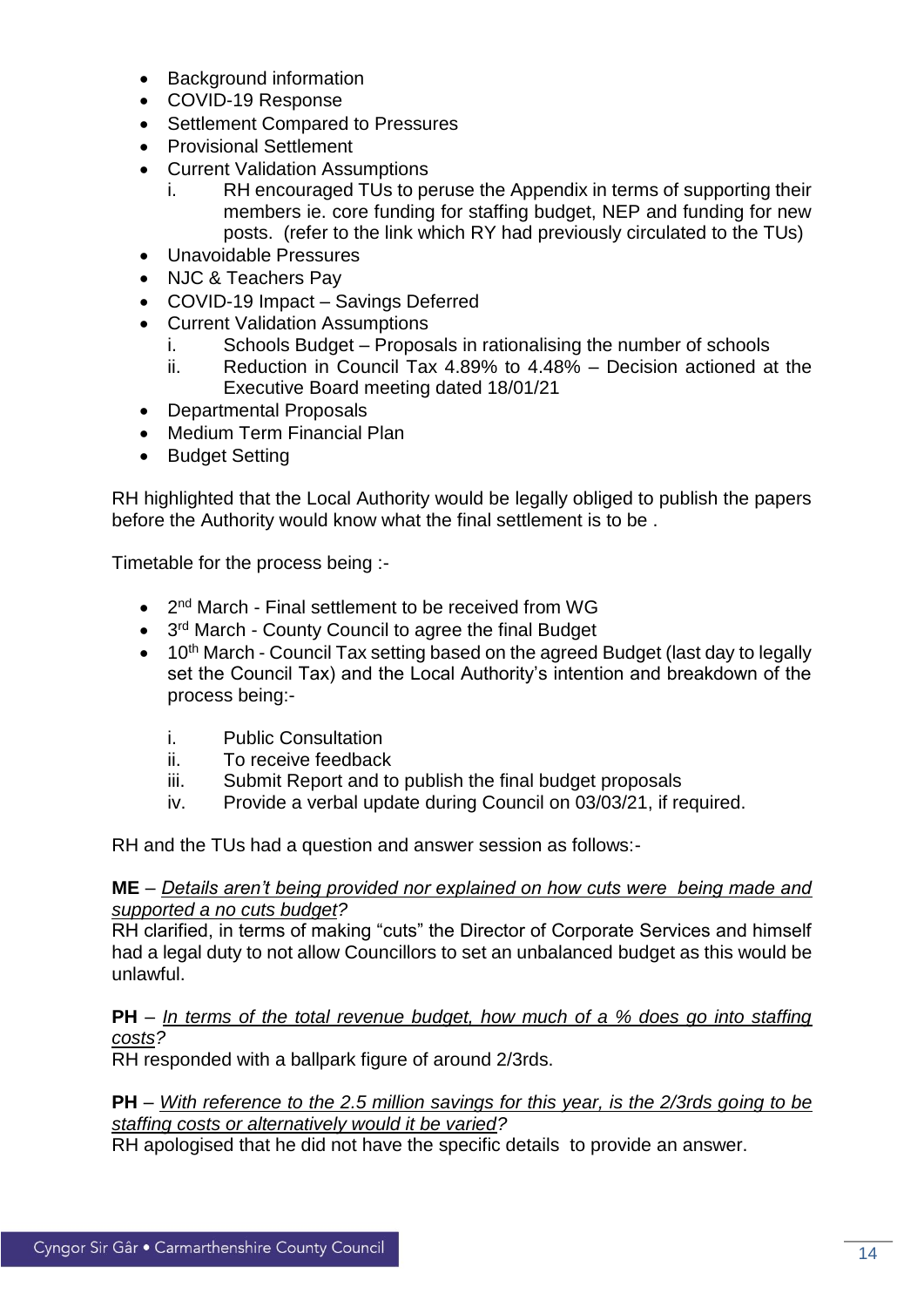#### **PH** – *Has the staffing % costs of the total budget increased or decreased?*

RH stated that his instinct was that it had increased. Reasons being as follows :-

- Some services being brought in-house eg. Allied Healthcare
- 4.5 million had gone into Teachers' Pension
- Recognition that even with external spend, much was on people-centric services eg. commissioning care

#### **PH** – *In moving forward has there been any budgeting on redundancy costs been incorporated eg. VR / or departmental Restructures*?

RH confirmed that this had not been incorporated into budget figures.

**AC** – Due to a decrease in business rates / council tax as income and the increase in extra payments eg. housing benefits had the excess expenditure been taken into account and what impact will it have on staff ie. redundancies?

RH explained the Business Rates pooling system, Housing Benefits and impact on staffing accordingly.

**JJ** – *Has there been any consideration been implemented in to the figures that have been provided regarding Recruitment Agencies or alternatively would it be cheaper to continue utilising in-house members of staff?*

RH explained that use of agency did not form part of any specific budget proposals, but would welcome any information if Union officials believe agencies were being used where inhouse staff might be more appropriate

#### **HMcDyer** – *Can you please clarify if there will be potential school rationalisation in terms of closures and then cuts to support staff and in which year would this be*?

RH explained that school rationalisation programme was about recognising that the larger the estate, the greater proportion we are spending running buildings, reducing this meant a greater proportion going towards teaching and learning. This was also true in terms of the multi different areas of support provided centrally. Savings Proposals are included in 2022/23 and 2023/24

As part of the consultation feedback, It was **AGREED** RH would relay to Councillors the TUs feedback/comments and where they considered potential savings could be made:-

- Budget Time for a needs led no cuts budget.
- Honesty from the Local Authority to be provided to the tax payers and residents of Carmarthenshire regarding the Local Authority's intentions and to allow the public to decide.
- Council Tax the implementation of a slight decrease not acceptable, it should be more.
- Inflation / Council Tax Oppose above inflation Council Tax for employers and residents of Carmarthenshire.
- Managerial (Cuts) Does not state, how the savings / cuts were being made.
- Efficiencies Does not illustrate the detail on how the cuts/savings were being achieved and impacted on the service(s).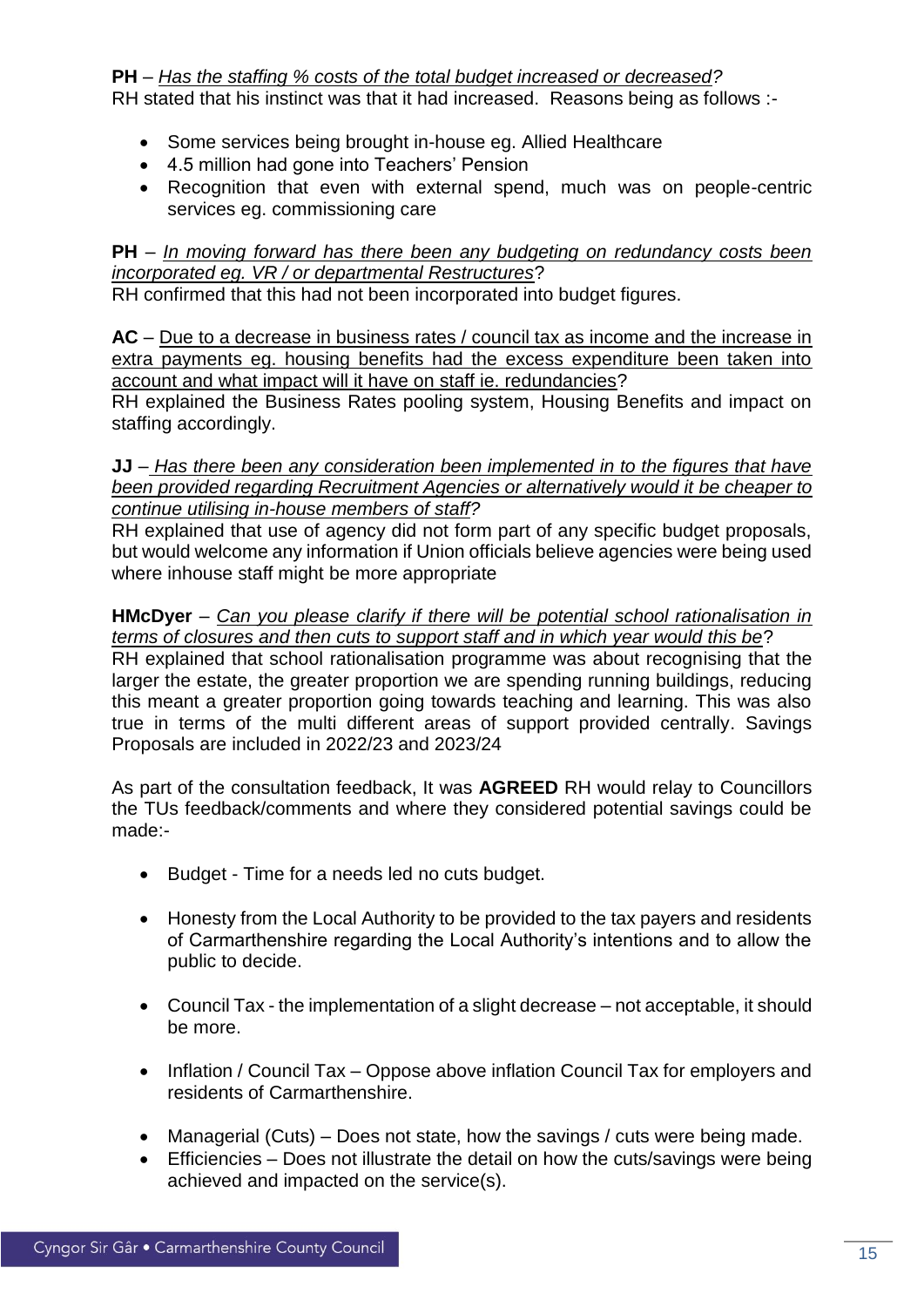- Recruitment Agency Staff
	- i. Domiciliary Care
	- ii. Theatres
	- iii. Waste / Refuse

**ACTION:** Information to be provided on the length of placements of current Agency Workers. (RY)

TUs notified that they would also liaise directly with their feedback to the Councillors and would continue to campaign.

RH to circulate the powerpoint presentation to the Forum.

RH recommended that the TUs to view the latest Education and Children Scrutiny Report for additional data on Schools.

#### **7) MINUTES OF SCRUTINY COMMITTEE MEETINGS**

#### **ENVIRONMENTAL & PUBLIC PROTECTION SCRUTINY COMMITTEE**

The following questions/observations were raised on the report:-

- Reference was made to the increase in telephone scams targeting the elderly and vulnerable during lockdown and officers were asked if there was any possibility of additional funding being provided to assist with the purchase of devices for the TrueCall service;
- Reference was made to the total of £60k efficiency savings identified in the Road Safety Unit which it was hoped to recoup via sponsorship and officers were asked if they are reasonably confident that money can be derived from sponsorship. The Head of Transportation & Highways explained that that proposal is in year 2 of the savings programme which allowed officers some time to work on the potential for sponsorship.
- Reference was made to the efficiency savings identified in Fleet Maintenance and the proposal to offset this by expanding the amount of chargeable work through MOTs and officers were asked how sensitive we are to small businesses who offer MOTs as we would not want to compete against them and put them out of business. The Head of Transportation & Highways explained that this is a service which receives many requests from the public and this proposal was purely in response to a demand from the public;
- Reference was made to the reduction in the flood defence budget, whilst acknowledging that £5k was a relatively small amount, concern was expressed at this proposal given the fact that we are facing more severe weather and a changing climate. The Head of Waste and Environmental Services explained that £5k is a relatively small sum and would mean less small scale works, however, more funding is being received from Welsh Government on a scheme basis so there would be no detriment;
- Reference was made to the fact that the Waste Services budget had reduced by £55k due to the fact that grants have stopped and concern was expressed that that could happen to the flood defence grants referred to earlier;
- Reference was made to the proposed savings in Public Rights of Way and officers were asked how they intended to achieve the reduction in expenditure and how the current outstanding issues will be tackled. The Head of Transportation & Highways informed the Committee that the maintenance and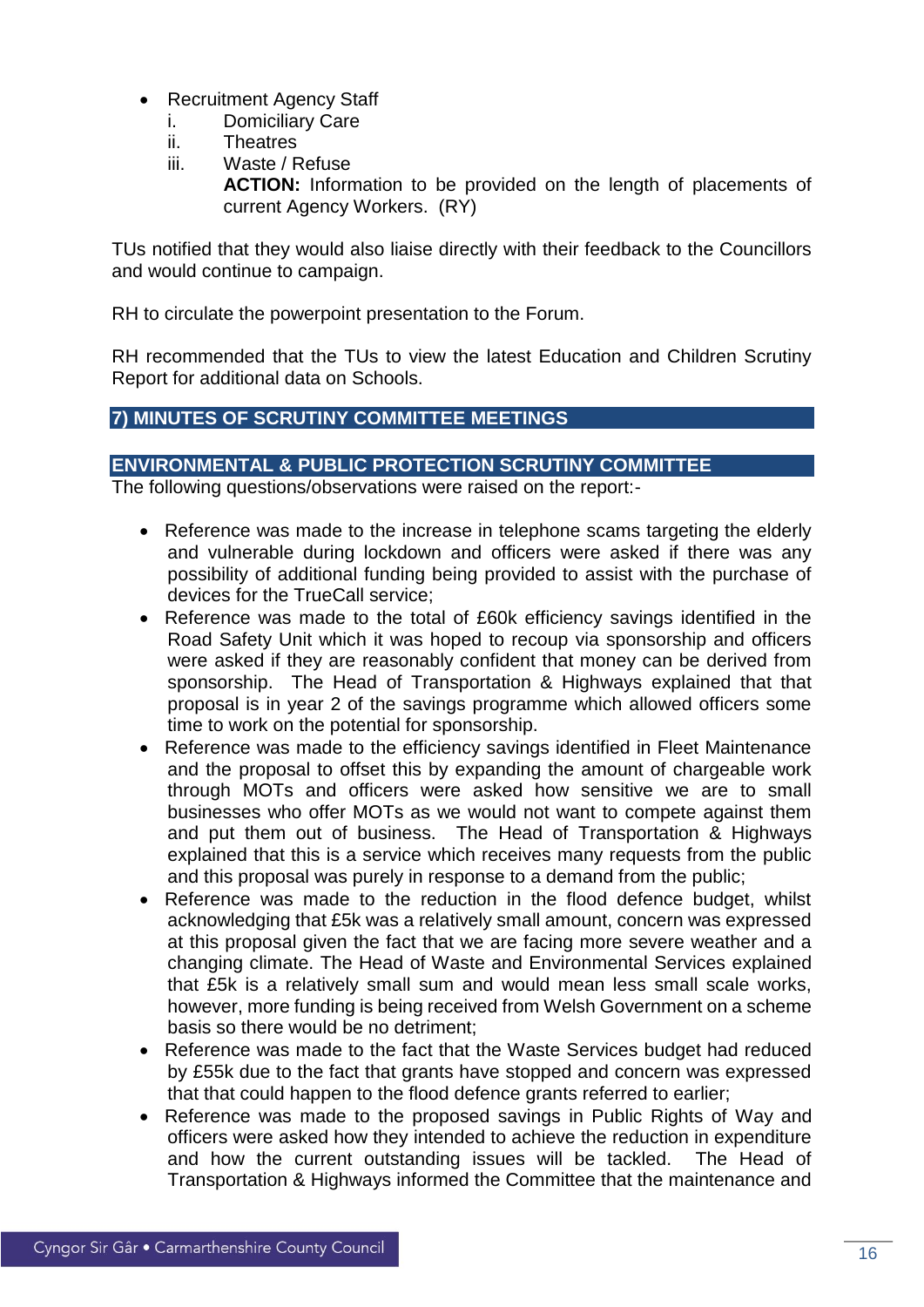legal teams have just merged and will be looking at the programme of interventions;

- Officers were asked how confident they are that any anticipated Welsh Government grants will be forthcoming. The Head of Financial Services explained that grants figures have been received from Welsh Government on an all Wales level. He added that the uncertainty is how public sector funding will change over the next couple of years;
- Reference was made to the big reduction in funding for winter gritting and whilst acknowledging that we have had very mild winters for the last 5-6 years, officers were asked if there is money available should we have a bad spell of icy/frosty weather. The Head of Transportation & Highways explained that in order to achieve the required efficiencies, the department has to prioritise accordingly. He added that we have had a lot of bad weather recently and the department has responded to that appropriately;
- Reference was made to the reduction in the road sweeping budget and the fact that last year there were 2-3 inches of dead leaves on rural roads which were washed into the gulleys after a period of heavy rain. Road sweepers are only able to do 2 loads in a day and officers were asked if more front end loaders could be used with 2 operatives which would result in far more clearing being achieved in a day. Officers were also asked if it would be possible to take the dead leaves to recycling centres for composting. The Head of Transportation & Highways explained that it is difficult to predict leaf fall every year and consequently officers have to be reactive unfortunately. With regard to the suggestion with regard to loading/picking up, he explained that it was a matter of availability of resources. He added that he would explore the idea of compositing, however, he feared that there may be a contamination issue.

#### **RESOLVED TO RECOMMEND TO THE EXECUTIVE BOARD**

- **4.1 that the 2021/22–2023/24 Revenue Budget Strategy be received;**
- **4.2 that the Charging Digest for the Environment and Public Protection Services, as detailed in Appendix C to the report, be endorsed;**
- **4.3 that the possibility of allocating additional funding for the TrueCall Service be explored.**

#### **COMMUNITY & REGENERATION SCRUTINY COMMITTEE**

The Committee considered the report presented by the Executive Board Member for Resources on the Council's Revenue Budget Strategy 2021/22 to 2023/24, as endorsed by the Executive Board for consultation purposes at its meeting held on the 18<sup>th</sup> January 2020. The report provided Members with the current view of the Revenue Budget for 2021/2022 together with indicative figures for the 2022/2023 and 2023/2024 financial years based on officers' projections of spending requirements and takes account of the provisional settlement issued by Welsh Government on the 22nd December 2020. It also reflected current departmental submissions for savings proposals after taking account of the impact of the Covid-19 pandemic on the delivery of those savings.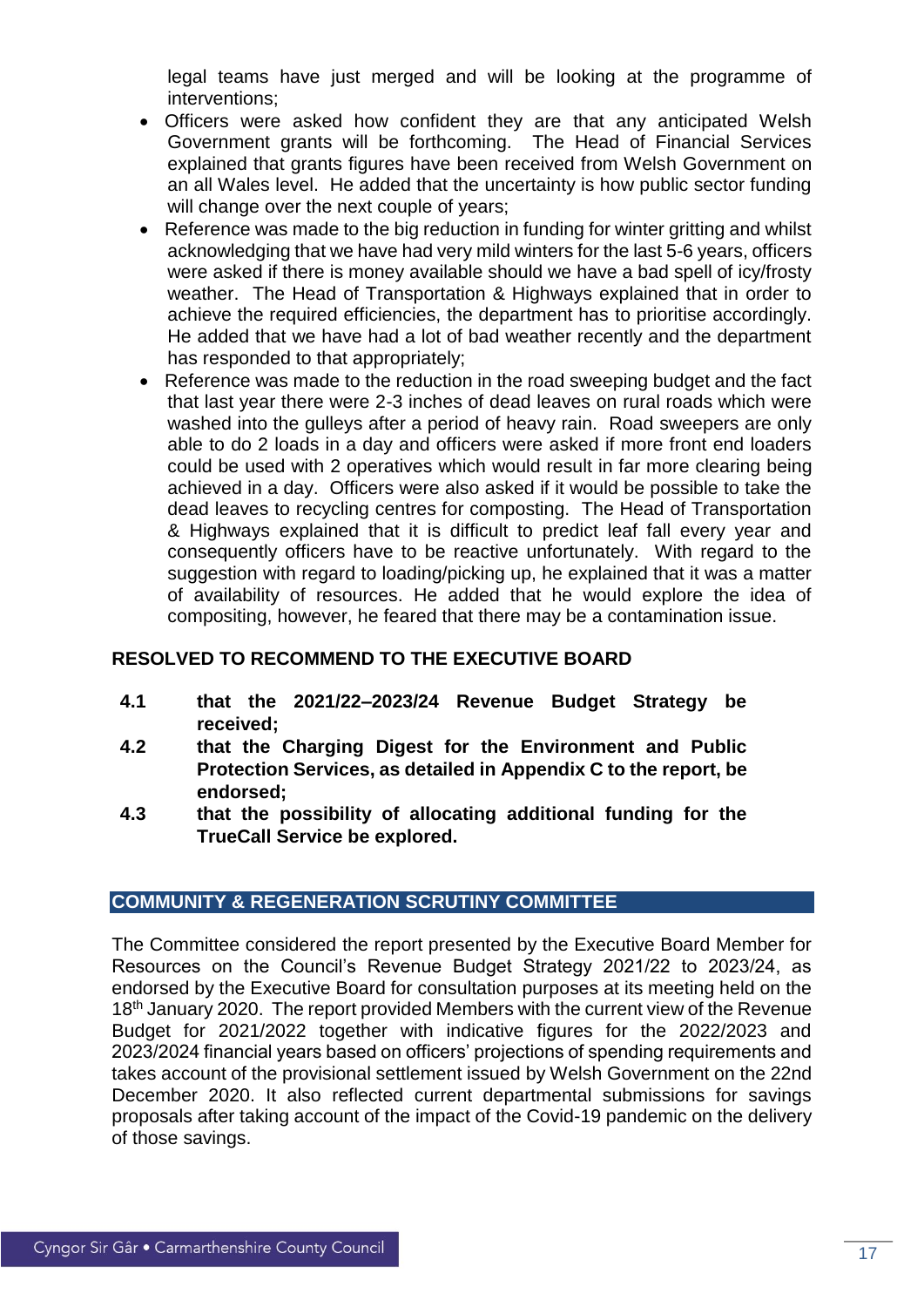The Executive Board Member advised that whilst the announced provisional settlement represented an average increase of 4.0% across Wales on the 2020/21 settlement, Carmarthenshire's increase had been 3.8% (£10.466m) thereby taking the Aggregate External Finance to £284.820m for 2021/22 which included £244k for teachers pay.

Whilst the budget proposals assumed the full delivery of all savings proposals, together with the identification and delivery of the shortfall in savings proposals for the 2022/23, and 2023/24 financial years, further cost reductions would need to be identified for those latter years to be able to maintain the current Budget Strategy and level of Council tax.

Although the Strategy proposed a 4.89% Council Tax increase for each of the three financial years, the Executive Board had recommended the increase for 2021/22 be reduced to 4.48%, which would be considered by the Council in setting the Council Tax level for 2021/22 at its meeting on the  $3<sup>rd</sup>$  March 2021. Additionally, the Welsh Government final settlement figure was to be announced on the 2<sup>nd</sup> March 2021 and any amendments required to be considered to the budget strategy from that announcement would also be considered by Council on the 3<sup>rd</sup> March

The Committee thereupon considered the following detailed budget information appended to the Strategy relevant to its remit:

- **Appendix A(i)** Efficiency summary for the Regeneration, Leisure, Planning and Non HRA Housing Services;
- **Appendix A(ii)** Growth Pressures summary for the Regeneration and Planning Services (none for the Leisure and Non HRA Services;
- **Appendix B** Budget monitoring report for the Regeneration, Leisure, Planning and Non HRA Housing Services;
- **Appendix C** Charging Digest for the Regeneration, Leisure, Planning and Non HRA Housing Services;

The following questions/issues were raised on the report:-

- The Executive Board Member in response to a question on the impact of the Covid 19 pandemic on the collection of Council tax, advised that the Council had taken measures in that regard by extending the payment period over 12 months to the end of the 2020/21 financial year, instead of the usual 10 month payment period. The Welsh Government had also announced a 75% grant would be made available to local government in Wales to assist with any shortfall in council tax collection rates arising from the pandemic
- In response to a question on the sufficiency of the £300k pa budget provision for addressing the implications of Ash Die Back disease on council owned land, the Head of Planning confirmed the level to be sufficient to meet the council's requirements but that would be reviewed as time progressed. With regard to infected trees on private owned land, the Council was working with landowners to inform them of their responsibilities and to provide guidance where needed. The Council also had a contingency fund to undertake works in default where necessary, on a rechargeable basis.
- With regard to a question on the impact of the covid pandemic on the economy of Carmarthenshire and the level of job losses, the Head of Regeneration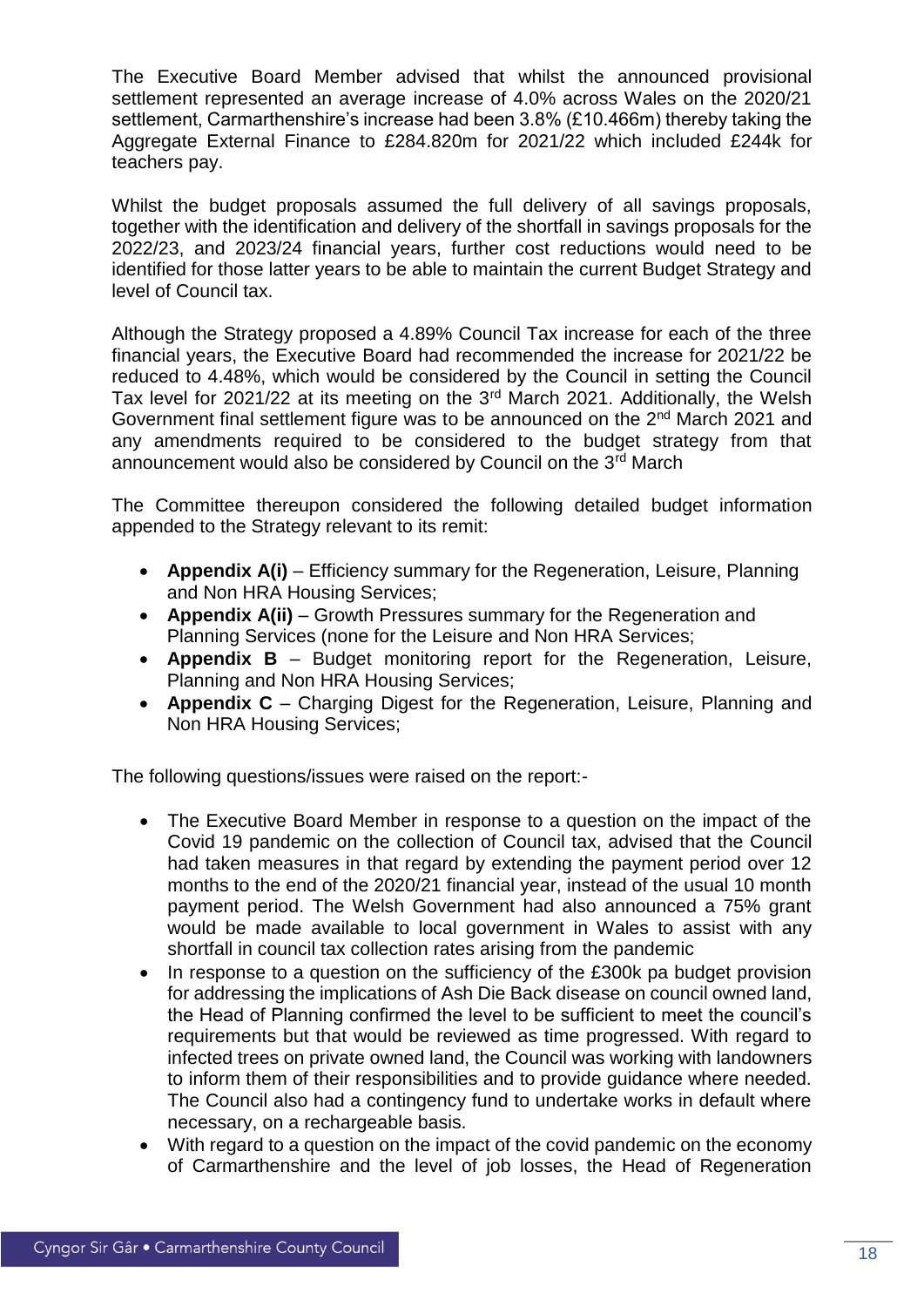advised that whilst some job losses had occurred, the Government's furlough scheme had helped support employment and abate that level to date. However, it was anticipated further job losses would occur over the next few months. The Council anticipated up to 3,000 jobs could be lost within Carmarthenshire and it had adopted an action plan to help regenerate the economy by various means that included its capital programme and procurement policy which could help create approximately 2,000 jobs. It was anticipated an additional 1,000 jobs could also be created in conjunction with the Council's partners in the public and private sectors.

#### **UNANIMOUSLY RESOLVED THAT IT BE RECOMMENDED TO THE EXECUTIVE BOARD/COUNCIL THAT:-**

- **4.1 The 2021/22 – 2023/24 Revenue Budget Strategy Consultation be received.**
- **4.2 The Charging Digests for the Regeneration, Leisure, Planning and Non HRA Services, as detailed in Appendix C to the report, be endorsed.**

#### **SOCIAL CARE & HEALTH SCRUTINY COMMITTEE**

The Committee considered the Revenue Budget Strategy 2021/22 to 2023/24 which had been considered by the Executive Board at its meeting on the 18<sup>th</sup> January, 2021. It was also noted that members of the Committee had recently attended consultation events on the budget which had provided them with an opportunity to ask questions and seek clarification on various aspects of the budget.

The report provided Members with the current view of the Revenue Budget for 2021/22 together with indicative figures for the 2023/24 financial years.

The Committee considered the following detailed budget information appended to the Strategy relevant to its remit.

- Appendix A Corporate Budget Strategy 2021/22 to 2023/24
- Appendix A(i) Efficiency summary for the Social Care & Health Service
- Appendix A(ii) Growth Pressures summary for the Social Care & Health **Service**
- Appendix B Budget monitoring report for the Social Care & Health Service
- Appendix C Charging Digest for the Social Care & Health Service

The Head of Financial Services provided an overview of the report. He stated that the increase in the provisional settlement was 3.8% and that the Aggregate External Finance (AEF) increased to £284.820 million in 2021/22. This included £244k in respect of Teachers pay.

The social care workforce grant had been increased from £40m to £50 million across Wales. The increase was estimated at  $f600k$  for Carmarthenshire.

The Committee was advised that the minister's letter which accompanied the provisional settlement stated that Local Authorities should meet any future pay awards from their budgets. It was also stated that while £500K had been set aside in the budget specifically for Mental Health services, it would be difficult to predict the demand.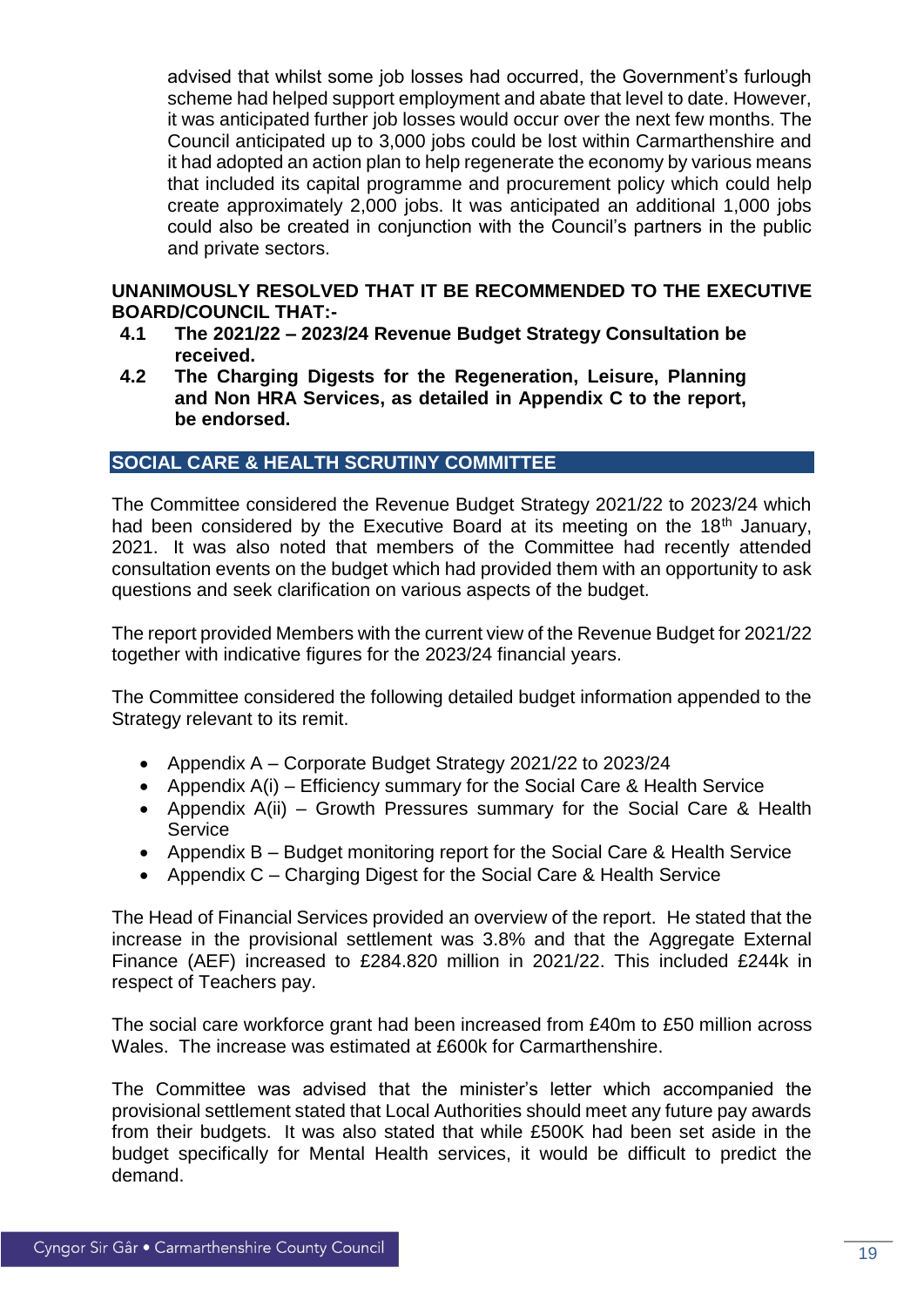Due to delays with settlement figures publication of the final settlement would not be until the 2nd March.

The following questions/issues were raised on the report:

- Due to concerns regarding Mental Health, it was asked if any planning had taken place for post Covid and had discussions been had with other statutory services and the third sector. The Head of Integrated Services advised that the community mental health teams were fully integrated and that throughout the pandemic a clear working infrastructure had been established. Specific working groups were in place looking at the way forward and would inform changes to commissioning services ensuring that the level of needs could be met. It was stated that the transformation in mental health programmes had not stopped but there was recognition that requirements were different due to the pandemic.
- It was asked what impact Brexit would have on the Council. The Head of Financial Services advised that it was too early to quantify but that there would be an impact on free movement of goods and potential further increase in inflationary levels.

#### **UNANIMOUSLY RESOLVED that:**

- **4.1 The 2021/22 – 2023/24 Revenue Budget Strategy Consultation be received;**
- **4.2 The Charging Digest for the Social Care & Health Service, as detailed in Appendix C to the report, be endorsed.**

#### **EDUCATION & CHILDREN SCRUTINY COMMITTEE**

The following questions/observations were raised on the report:-

- Reference was made to the fact that the departmental overspend was due mainly to the forecast increase in school deficit balances and officers were asked whether the Authority should question the pattern of distributing money to all Local Authorities in Wales. The Chair referred to the fact that the Committee has already requested an analysis of the formula used by the Welsh Government for allocating money throughout Wales;
- It was pointed out that financial accountability rests with governors. All schools can experience falling rolls for a variety of reasons and officers were asked how decisive Governing Bodies are when quick financial decisions are needed to eradicate growing imbalances. The Head of Education & Inclusion Services informed the Committee that officers are totally aware of the financial challenges in our schools. Officers meeting with Headteachers and Governing Bodies to discuss their financial situation. He added that there are also local reasons to take in account and some schools need more support than others to tackle the problems;
- Reference was made to the fact that if the formula for funding was fair it would help counties like Carmarthenshire with a high number of small rural schools and officers were asked what is being done by the WG in relation to the presumption against closure and what discussions have been held with WG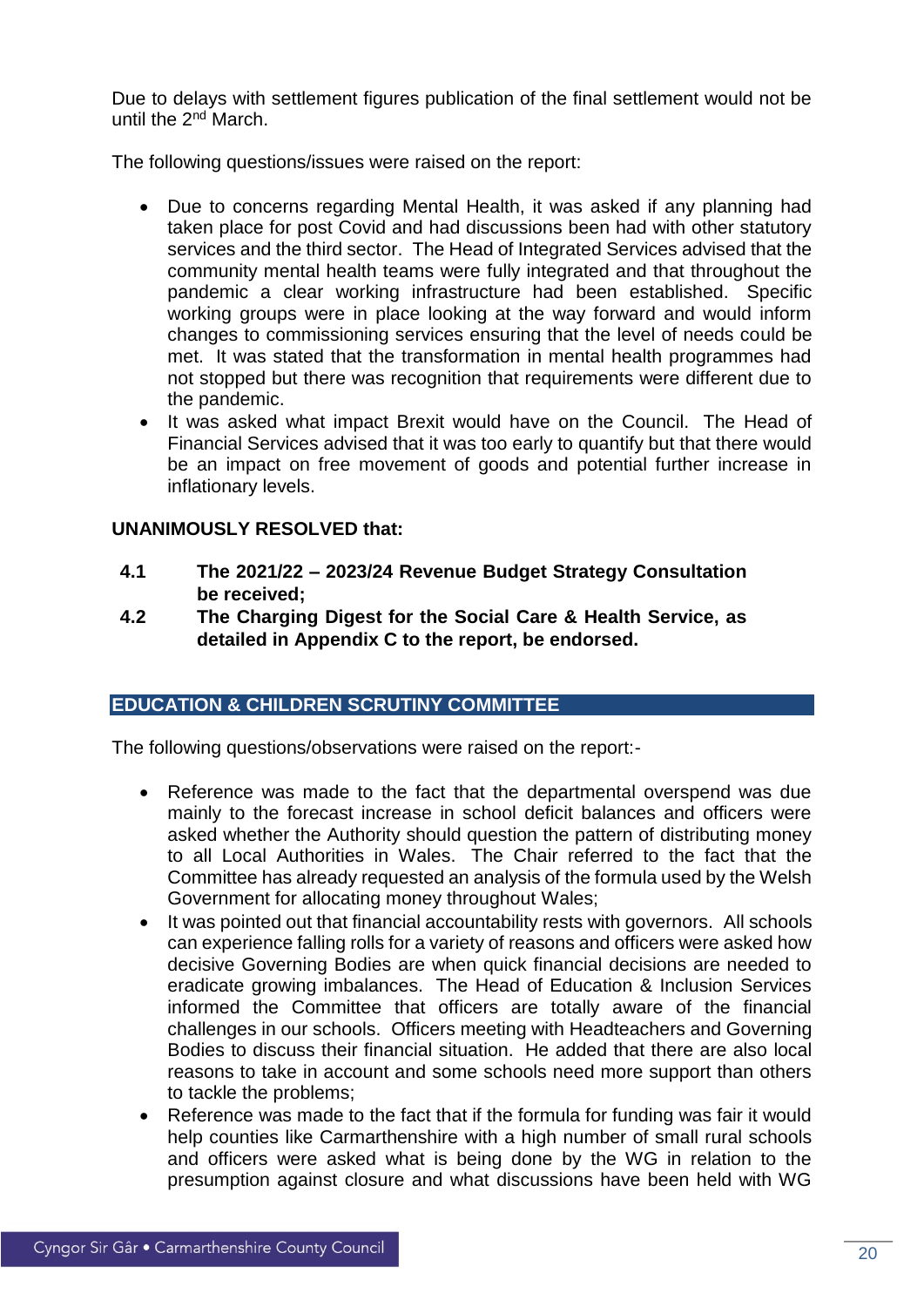and WLGA in relation to changing the formula and if this was done, would this take the pressure off our smaller schools. The Executive Board Member for Education and Children explained that the funding is allocated to the pupil so as pupils numbers fall then so does the funding allocated to the school. Officers from the Finance and Education Department work hard with schools to address the problems they are experiencing;

- Asked how many schools have a deficit balance, the Head of Financial Services confirmed that 44 out of 112 schools have a deficit balance;
- Reference was made to the fact that we need to put pressure on WG to allocate more money to our schools especially with the new curriculum. The Head of Education and Inclusion Services referred to the that there is a presumption against closure, however, WG funds per pupil and not per school which creates problems for the Authority. Representations are made to WG by the Director via the Association of Directors of Education. Any school with less than 92 pupils is considered to be a small school so any small school funding has to be spread among so many schools which fall into this category that it is ends up being a very small amount of funding;
- Officers were asked if the outcome of the discussions between the unions and Welsh Government regarding the 2.75% pay increase is known and what the effect will be. The Executive Board Member referred to the fact that this has caused a lot of uncertainty because WG sanctioned the pay increase, however, the cost of this will have to be met by the Local Authority. The Head of Financial Services confirmed that there was sufficient funding in the draft budget to validate this cost for the September 2020 pay award;
- Reference was made to the fact that pupils have missed out on a year of schooling and officers were asked if there was a recognition at government level that in order bring pupils back up to the required level there needs to be some sort of financial boost to address that. The Executive Board Member for Education & Children stated that this was a huge concern and he agreed that additional money should be forthcoming to enable this issue to be addressed, however, he was unaware of any such provision. The Head of Financial Services explained that an announcement had been made the day before regarding an approximate additional £65m to support schools, however, it was not yet known how WG will deploy that funding. The Head of Education and Inclusion Services added that additional Accelerated Learning Programme grants have been made available for secondary school pupils in examination years. However, there was a challenge regarding how late this funding is received by our schools with some grants being received last week which have to be spent completely by the end of the financial year which does not allow any time for forward planning by headteachers. Officers have gone back to WG to implore them to consider this and allow headteachers sufficient time to make prudent use of this additional funding;
- Concern was expressed with regard to grant funding coming in very late and often being withdrawn altogether which makes it difficult for schools to budget. The Head of Education and Inclusion Services agreed that it was highly frustrating for headteachers and some of the terms and conditions also make it increasingly difficult. The Group Accountant added that this was something that officers constantly raise with WG. The Executive Board Member for Resources agreed that the basis for the funding formula is faulted as it does not acknowledge rurality issues and queried whether big urban authorities have the same issues with delegated budgets. If they do not then there are obviously issues with the formula funding which would need to be taken up with WG. The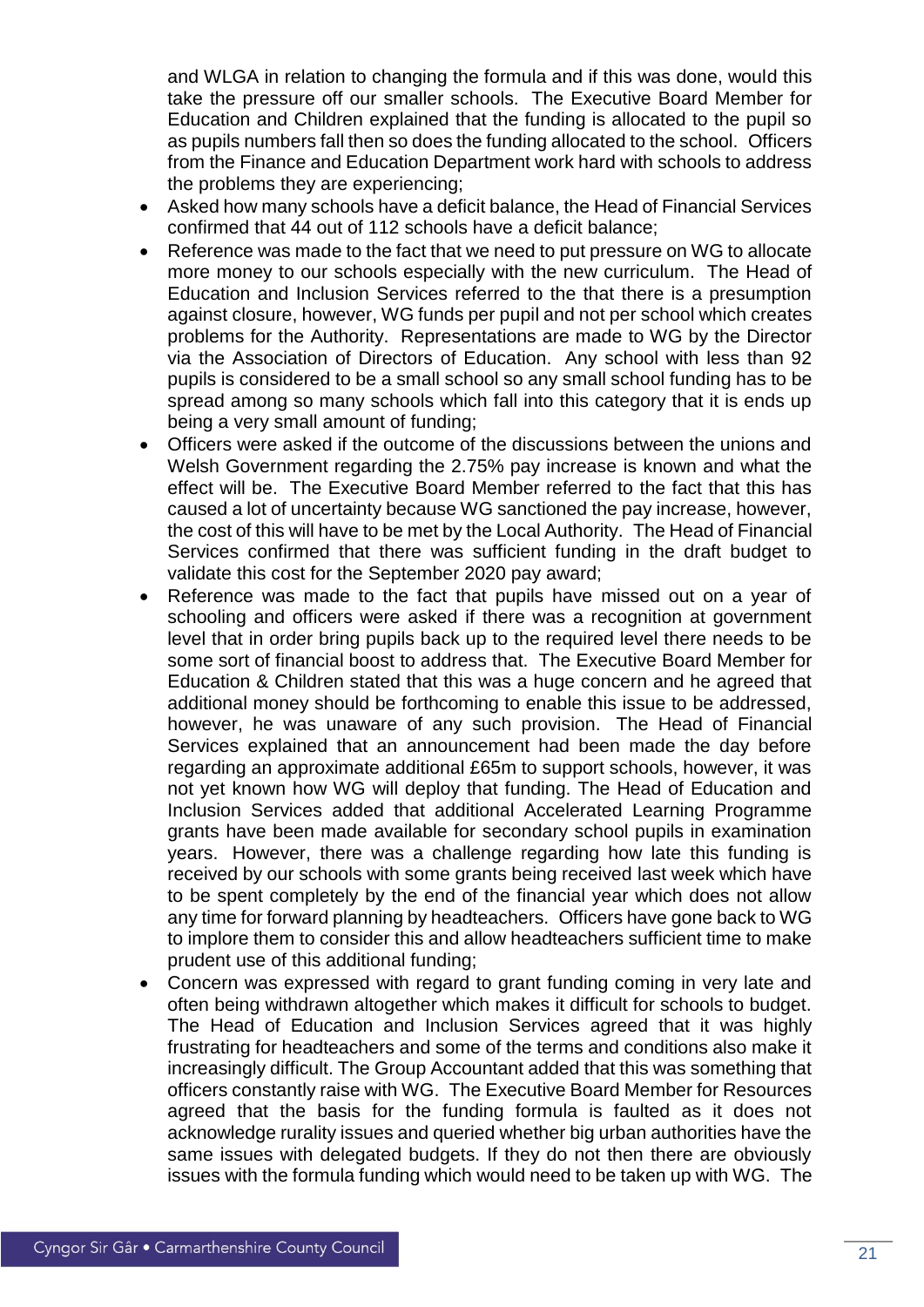Chair reminded the Committee that Finance Officers agreed to look into this issue at the last meeting;

- Officers were asked if funding has been made available to WG to provide IT equipment for vulnerable families as there is a real need to ensure that their IT requirements are addressed to ensure that that every child in every family has the same opportunities. The Head of Education and Inclusion Services explained that to date over 2000 laptops and dongles have been distributed to families throughout the county;
- With regard to the Education & Child Psychology Services, officers were asked if this service was being delivered remotely and whether that had increased the number of people who can benefit. The Head of Education and Inclusion Services informed the Committee that the service has continued during the pandemic with all services delivered remotely and accessibility to external providers such as therapists has also remained. He added that in many instances in services across the department we are actually responding quicker and more effectively because we are working remotely and are able to get in touch with parents more quickly because they are now more au fait with using the technology available to them. Working remotely was not detrimental in all circumstances.

#### **RESOLVED TO RECOMMEND TO THE EXECUTIVE BOARD**

- **4.1 that the 2021/22–2023/24 Revenue Budget Strategy be received;**
- **4.2 that the Charging Digest for the Education & Children's Services Department, as detailed in Appendix C to the report, be endorsed.**

#### **POLICY & RESOURCES SCRUTINY COMMITTEE**

The Executive Board Member for Resources presented the Revenue Budget Strategy 2021/22 to 2023/24 which had been endorsed by the Executive Board for consultation purposes at its meeting on  $18<sup>th</sup>$  January 2021. The report, which provided Members with the current view of the Revenue Budget for 2021/2022 together with indicative figures for the 2022/2023 and 2023/2024 financial years, was based on officers' projections of spending requirements and took account of the provisional settlement issued by Welsh Government on 22<sup>nd</sup> December 2020. It also reflected the current departmental submissions for savings proposals. The impact on departmental spending would be dependent upon the final settlement from Welsh Government and the resultant final Budget adopted by County Council.

The budget proposals, as presented in the report, assumed the full delivery of all of the savings proposals submitted, together with the identification and delivery of the shortfall in savings proposals 2022-23 and 2023-24. Further cost reductions would need to be identified for years 2022/23 and 2023/24 to be able to maintain the current Budget Strategy and level of council tax.

**1.1.** It was highlighted that the critical importance of minimising the Council Tax increase for residents whilst maintaining a balanced budget in these unprecedented and challenging times was recognised.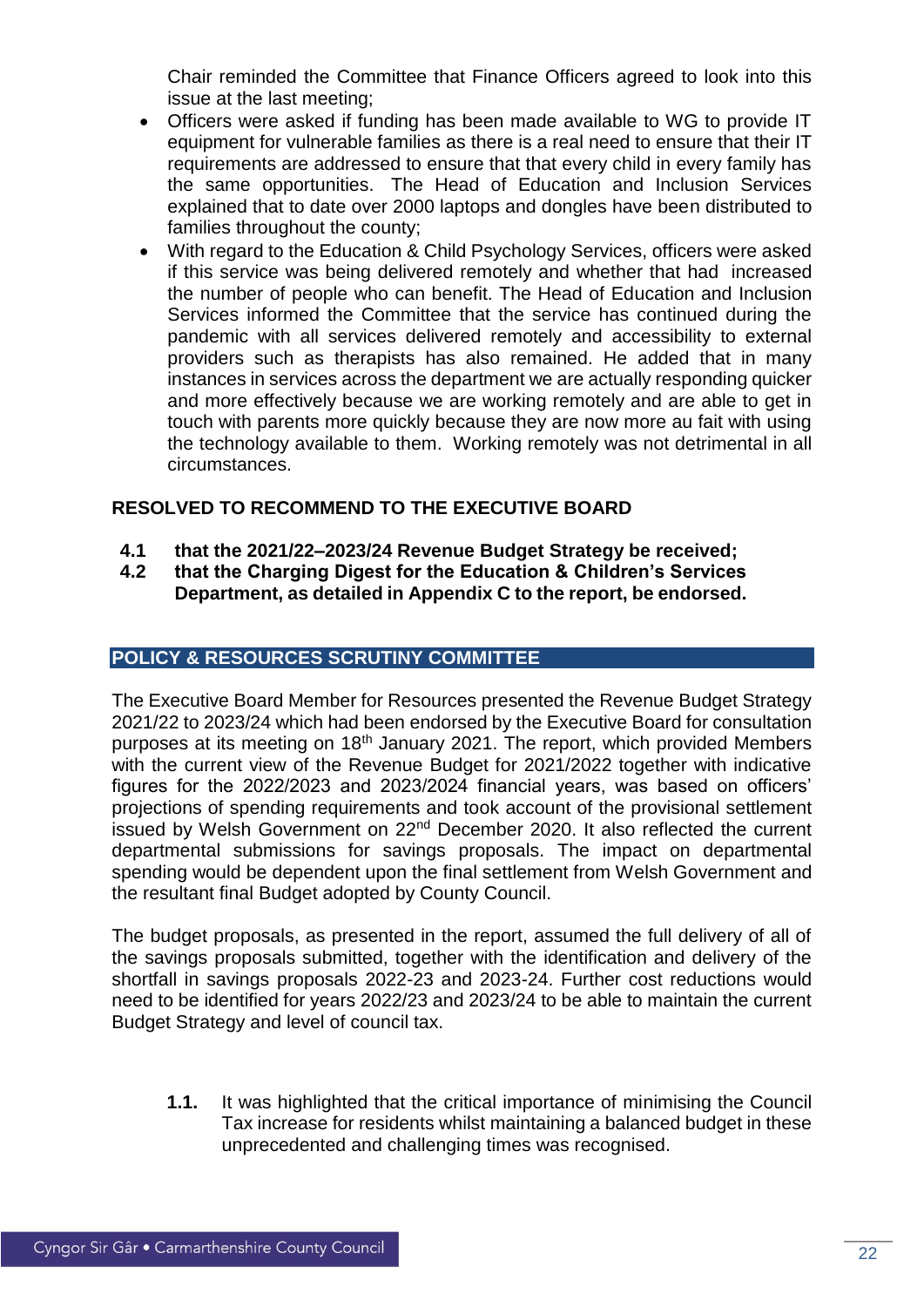**1.2.** Given the scale of the pressures and forecasted budget gap, Council Tax increases had been maintained at the previous MTFP levels of 4.89% in each of the three financial years which, it was considered, provided at least some mitigation to the savings proposals which the council needed to consider.

Amongst the issues raised during consideration of the report were the following:

- In response to a question as to how, when considering the budget proposals, the compromising of the ability of future generations to meet their own needs could be avoided when settlements were received so late the Director of Corporate Services acknowledged that it was a challenge which was why the Council itself formulated a 3-year budget so that the likely situation could be reasonably predicted within available parameters as to how welsh and national government allocated funds;
- Concern was expressed the effect of the pandemic on school reserves. The Committee was advised that the Authority continued to work with the 30% of schools which were currently in deficit but it was clarified that most of the additional expenditure by schools associated with the pandemic had been funded by the hardship claims made to Welsh Government and it was anticipated that this would continue to be the case for the foreseeable future;
- In terms of general reserves, which provided a 'safety net' for unexpected variations in expenditure in any year [e.g. floods, covid] and enabled the Council to respond, the Committee was advised that it had always been deemed that 3% of net expenditure was a prudent level and it was recommended that this be retained;
- In response to a suggestion that the proposed Council Tax be reduced further than what was being recommended utilising reserves to help ratepayers at this difficult time the Director of Corporate Services advised that this would be an imprudent use of reserves for the reasons outlined earlier - the need to retain them for *unexpected* variations – and also the likely impact on residents the following year in terms of having to recover the lost tax. The Committee was advised that, in line with the budget consultation process, if it did wish to recommend a reduction of the Council Tax which did not impact on reserves it should consider the proposed budget and those areas where it would recommend spending could be reduced. Alternatively, substantial efficiency savings, presented in the report, had already been deferred to the following year and the Committee could express the view that some of these be brought forward.

#### **RESOLVED to accept the report and endorse the Charging Digest.**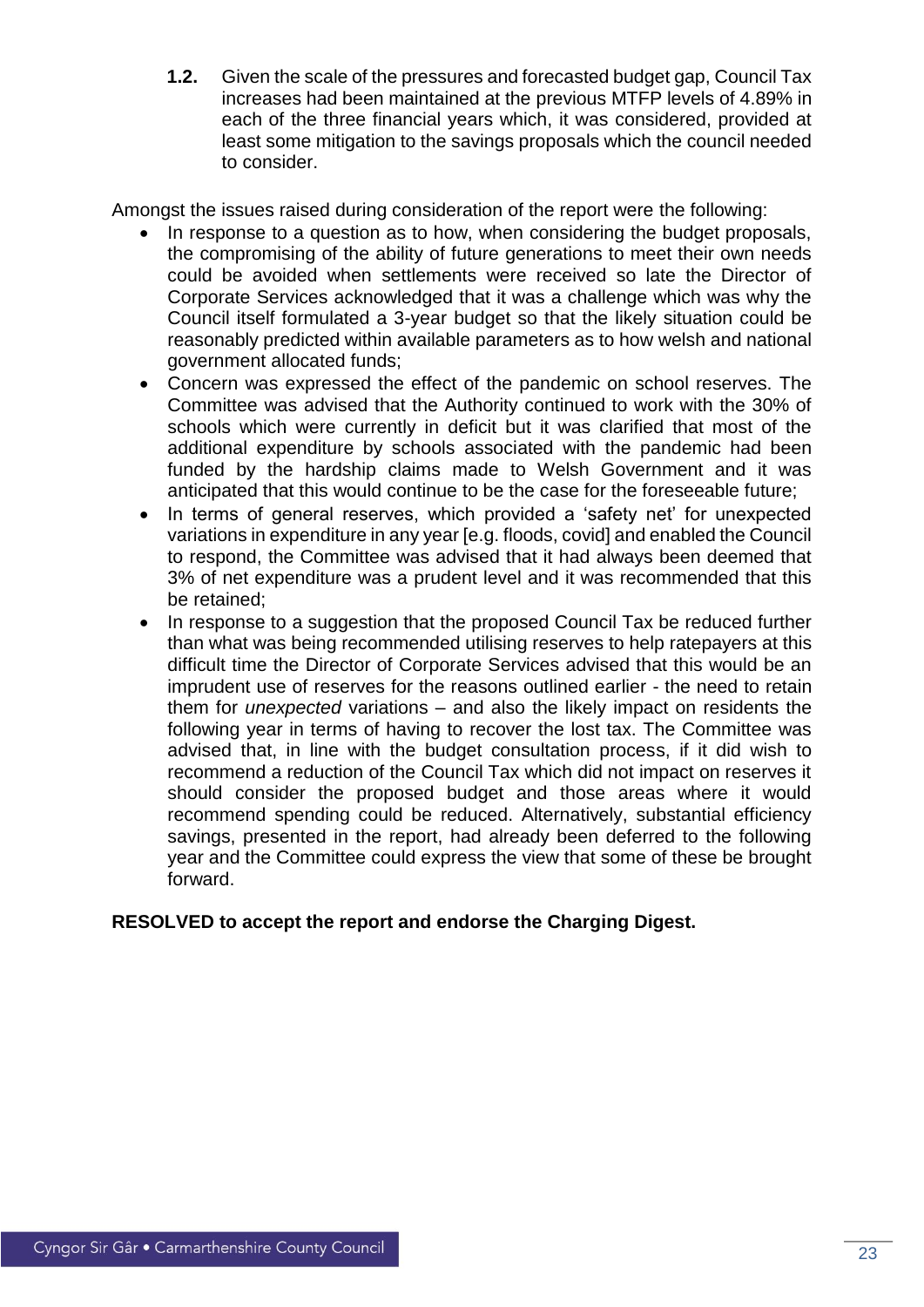#### <span id="page-23-0"></span>**Questions and Feedback**

#### **Corporate Overview – Monday 18th January**

- Concern over the need to make savings year on year and the impact on council staff being asked to continually do more with less. Recognition of the impact on staff of Covid-19 response and the need for their own recovery
- Appreciation from members of the local government response to the pandemic. Consideration to be given to whether reserves could be used to fund new capital expenditure for economic recovery
- Suggestion that the council should look to save money through a reduction in its number of buildings
- Concern over description of savings proposals and clarity which are indeed efficiencies

#### **Communities Department**

- Clarity sought over likely opening date for new Llanelli Leisure Centre
- Appreciation from members of adult social care Covid-19 response and all the great work by staff
- Question over proportion of inhouse vs commission domiciliary care staff
- Expression of support / recognition of importance of meals on wheels service and 3<sup>rd</sup> party providers possibly not known to department
- Assurances sought over additional payments made to commissioned care homes during pandemic
- Question over voids/new lettings for sheltered accommodation
- Update requested on current status of vaccination programme for both care home residents and staff. Concern over pace of rollout locally
- Request to look at potential use of vacant site in Llandovery for care closer to the community
- Assurance sought over sickness absence and vacancy rates for inhouse staff
- Greater understanding sought by members over collaborative funding for joint health packages of care in mental health
- Recognition expressed over huge uncertainty in future growth in demand of mental health services

#### **Education & Children's Department**

- Update sought on status of new school developments at Kidwelly (Welsh) Medium), Ammanford and Dewi Sant
- Feedback given that parents feel this is a difficult time for consultation. Could consideration be given to longer timescales to mitigate this. Question over how much input into proposals parents have
- Discussion over what WG determine to be a "small school" and minimum size considered under 21st Century schools programme
- Concern expressed over level of ICT equipment provided for remote learning, in particular over 1 device needing to be shared by siblings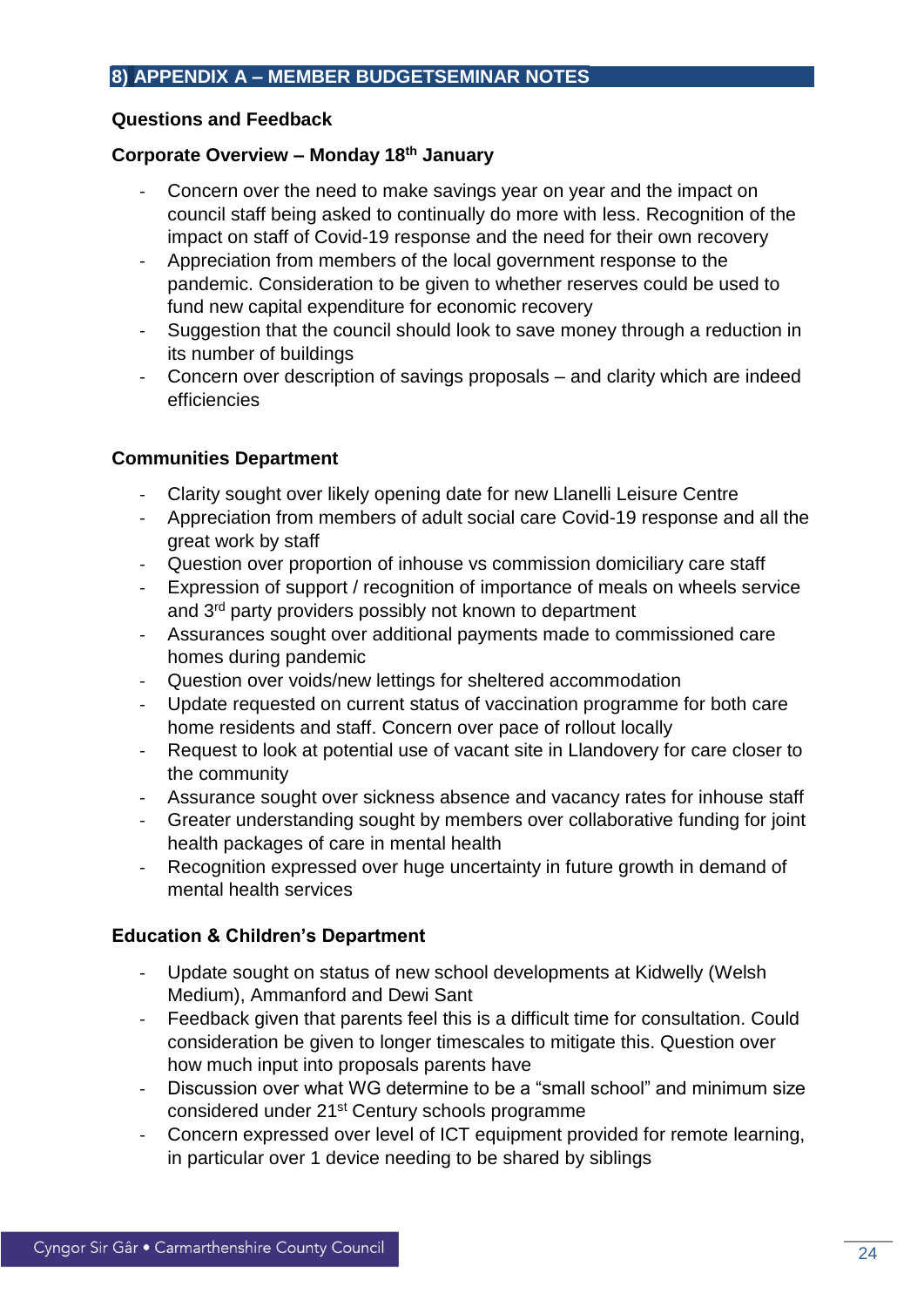- Extended discussion over member concerns over proposals to rationalise primary schools estate and savings proposals linked to this including delegated budgets and departmental centrally provided support services.
- Concern that pupils in small schools may not be receiving the education they deserve
- Examination of the financial structure of schools budgets into fixed and variable costs, including recognition that staffing is always the largest cost, and how a change in pupil numbers can affect funding levels
- Clarity sought over Additional Learning Needs funding
- Query whether outcomes for learners were different if they had moved to larger schools. Also whether is educational evidence to justify closing smaller schools
- Discussion over the pressures faced by small schools and the review of formula funding
- Thanks expressed to the department for the hard work during difficult times
- Concern that rationalisation of schools could mean rural areas may be left with little in terms of community assets
- Challenge whether schools rationalisation could go against council's zero carbon goals
- Recognition of the importance of communication and community involvement in future plans
- Feedback to the department that wraparound care is considered key for school success
- Concern for wellbeing / support for teachers as well as families during pandemic, especially those hard to reach
- Update sought over timescale to review catchment areas and how this links to MEP review

#### **Chief Executives Department**

- Clarity sought over the evidence base used to inform the development of the Council's ten towns strategy. Further detail requested on specific funding allocation amongst the ten towns.
- Question in relation to the impact of home working and the impact of any possible future office rationalisation
- Discussion about the positive impact which local procurement could have in supporting the local economy

#### **Corporate Services Department**

- Question about support for council tenants in arrears following bereavement
- Discussion around impact of universal credit and questions to understand scale of increase in the county

#### **Environment Department**

- Concern that funding for Ash die back may not be sufficient for the scale of the problem
- Clarity sought over the contractual position with the clinical waste collection
- Request to explore possibility to borrow to support services in this department
- Thanks given to department for swift and effective flood responses, and recognition that mitigations put in place over recent years worked during recent adverse weather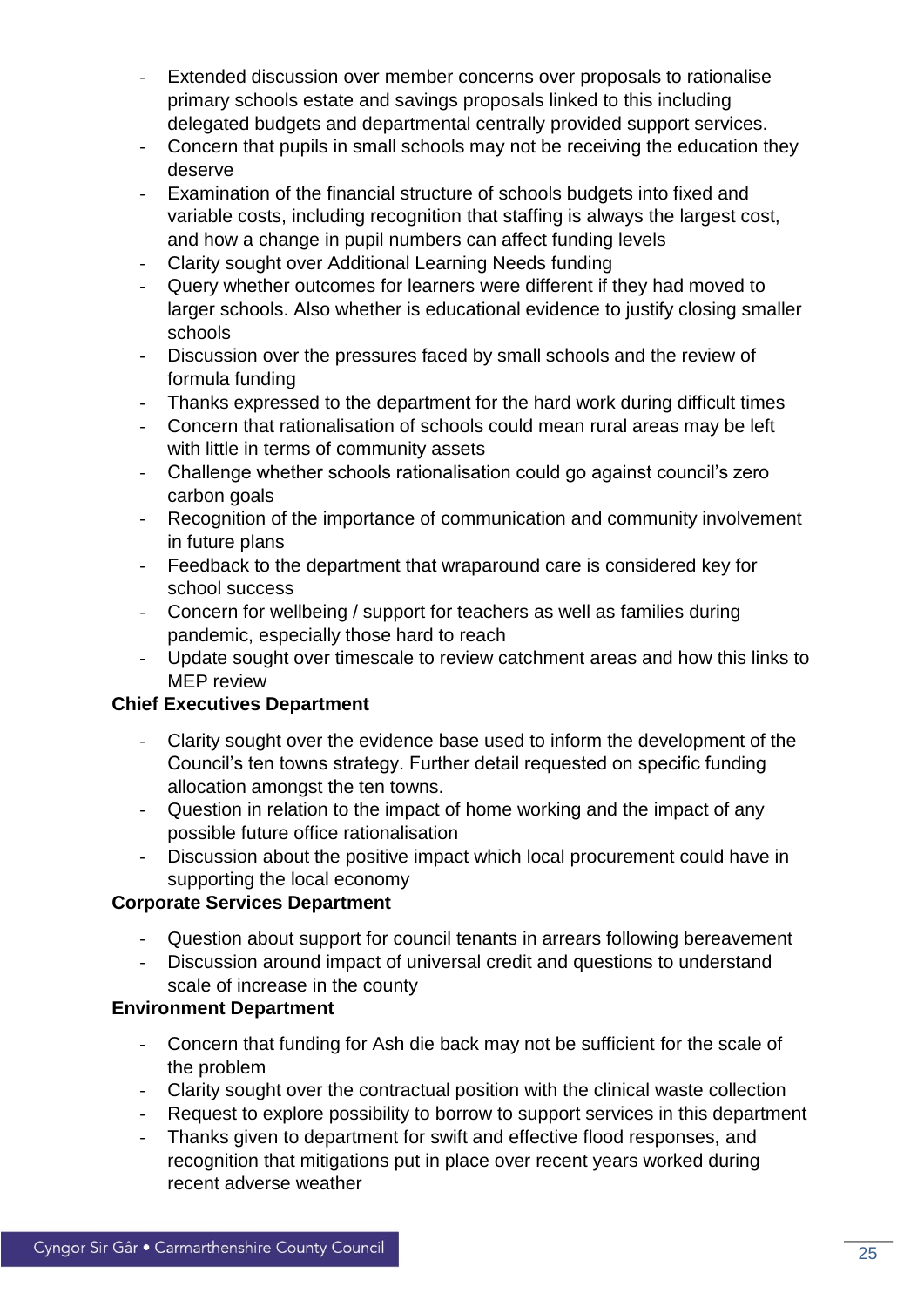- Views expressed that short term gains (savings) in this area could result in long term pain
- Clarity sought over current status of car park gritting savings proposals
- Concern over the financial impact which ash die back was having on Town & Community Councils which had taken over responsibility for playgrounds
- Concern that successive year on year cuts to the department meant services were down to the bone
- Following cuts over 10 years, pleasing to see only small savings in the planning service. Question whether there was a need to consider increase in enforcement officers
- Recognition that many of the services provided by the department are the most visible
- Concern over some areas of maintenance being reactive only
- Concern over the state of rural roads
- Suggestion that investment in improved ditch maintenance could save money in the long run. Question over split of responsibility between council and neighbouring landowner
- Suggestion that efforts be made to promote positive behaviour change, for example around dog fouling
- Recognition that on cleansing and fly tipping, the council was taking a localised approach according to community need
- Concern that possible proposals around schools rationalisation could lead to budget pressures in schools transport in this departments budget
- Clarity sought over who bears the cost if planning appeals lead to overturned decisions
- Question over the difference finances between single use refuse bags vs bins
- Concern over some residents misusing waste collection service
- Concern over difficulties engaging with statutory consultees during planning process
- Suggestion that fast food retailers should take increased responsibility for refuse / cleansing cost which the businesses create
- Suggestion that a re-use shop be considered to reduce landfill waste/improve recycling and offer a benefit to residents
- Clarity sought over the timing of future decisions relating to possible kerbside glass collection
- Concern over covid-19 infection risk from Car park payment machines
- Suggestion that Town & Community Councils could be asked to take over more public conveniences
- Question over the relative incentive for the public of parking season tickets given the small price differential
- Clarity sought over the current position with Lime Grove House

#### **8) APPENDIX B – TOWN AND COMMUNITY COUNCIL MEETING**

The Carmarthenshire Community & Town Councils were invited to attend a meeting of the Liaison Forum on 26 January, to discuss the budget consultation. All councils